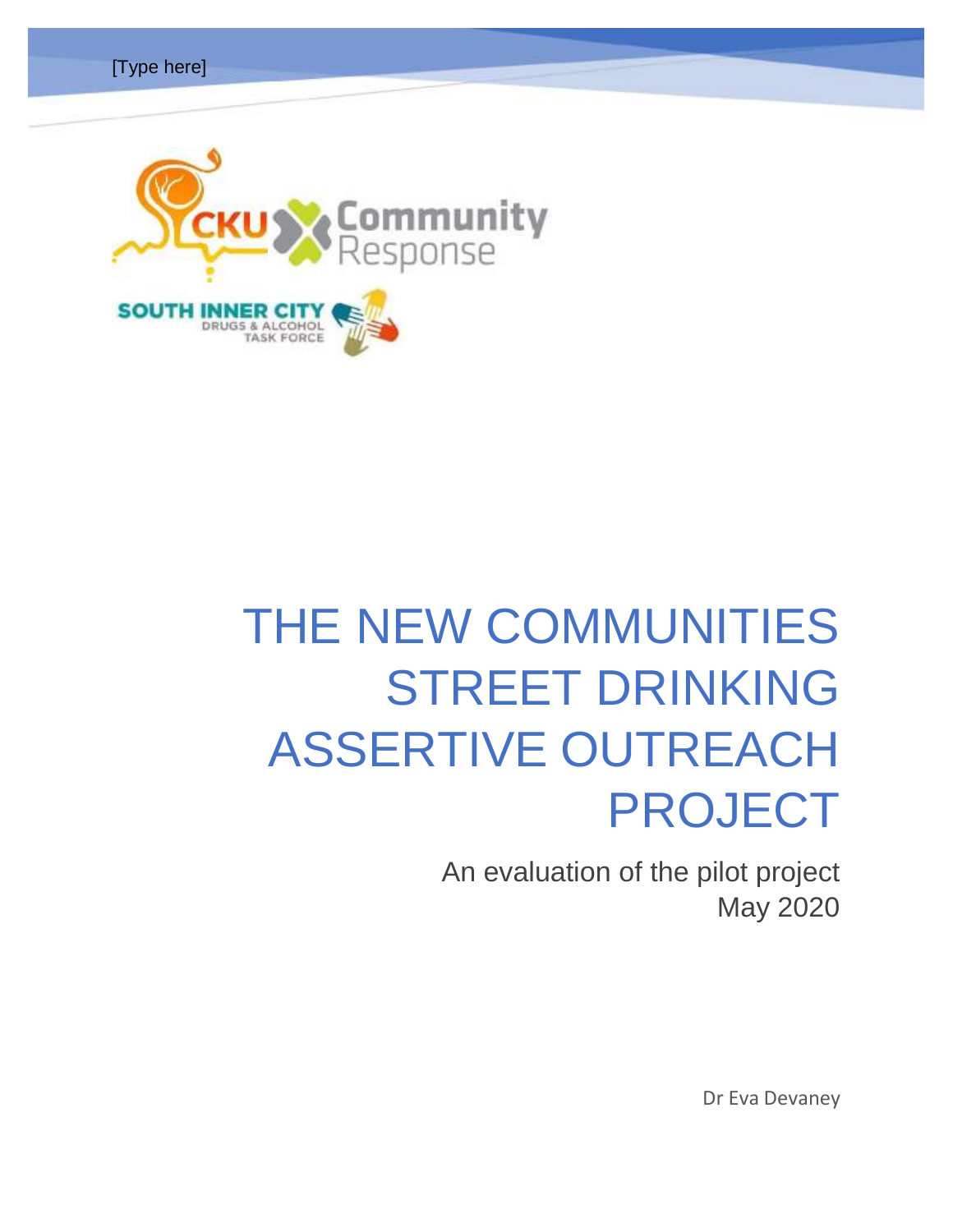# Contents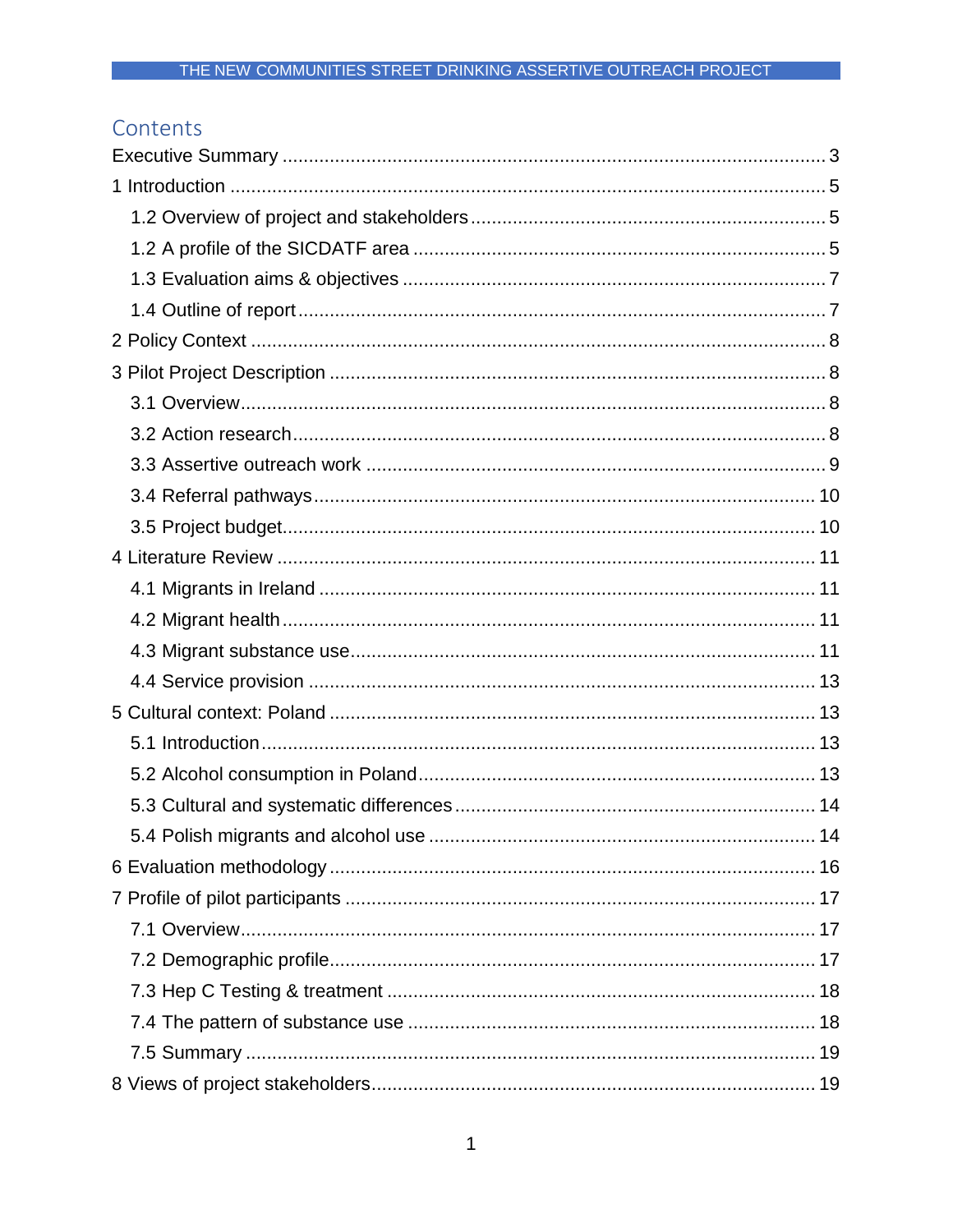| THE NEW COMMUNITIES STREET DRINKING ASSERTIVE OUTREACH PROJECT |  |
|----------------------------------------------------------------|--|
|                                                                |  |
|                                                                |  |
|                                                                |  |
|                                                                |  |
|                                                                |  |
|                                                                |  |
|                                                                |  |
|                                                                |  |
|                                                                |  |
|                                                                |  |
|                                                                |  |
|                                                                |  |
|                                                                |  |
|                                                                |  |
|                                                                |  |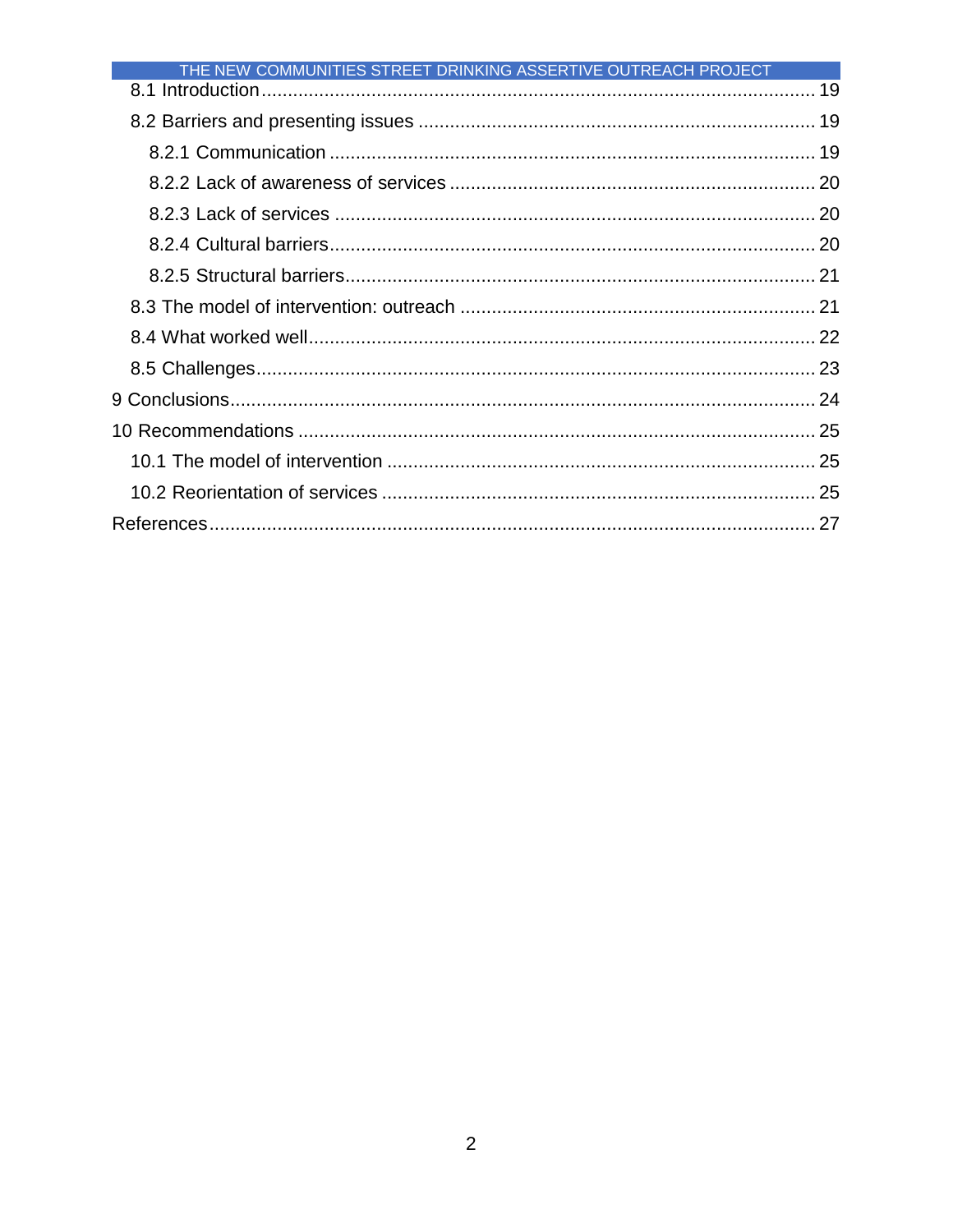# <span id="page-3-0"></span>Executive Summary

This report will present the findings of an evaluation of the 'New Communities Street Drinking Assertive Outreach' pilot project. Funded by the South Inner-City Drugs and Alcohol Task Force (SICDATF), the project was delivered by Community Response and the CKU Centre for Counselling and Therapy, aiming to utilise existing service skills and expertise. Other local services, Merchants Quay Ireland and Coolmine, also supported the project. The pilot project was developed in response to a recognised need to strategically address the health needs of street drinkers from new communities and to enable new communities with addiction and mental health issues to access treatment and support services. In addition to the intervention, the project also included an action research component and a specific referral pathway to the CKU service.

The evaluation included a review of literature, a review of assessments conducted during outreach work with 45 participants, and interviews with eight project stakeholders from the five agencies involved in the pilot.

Of the 45 people that the project engaged with, three-quarters were male. Over half in this group had children, but most did not live with their children. Three in ten were sleeping rough, while another third lived in hostels or with family/friends. Almost 70% spoke Polish as their preferred language.

Three-quarters of this group had never been tested for Hep C or did not know if they had been tested. Only one person knew that they had tested positive for Hep C and had undergone treatment. However, the responses to the Hep C questions are inconsistent, possibly indicating a lack of awareness of the infection in this group.

Alcohol (beer and wine) was the drink of choice for three-quarters of this group, followed by cannabis. The aggregate scores on the AUDIT-C assessment are high, indicating that this group are at high risk of alcohol-related harms.

Barriers to accessing services included: stigma and shame, communication barriers, cultural and systematic barriers, lack of awareness of services and lack of stable accommodation. These concur with previous national and international research.

3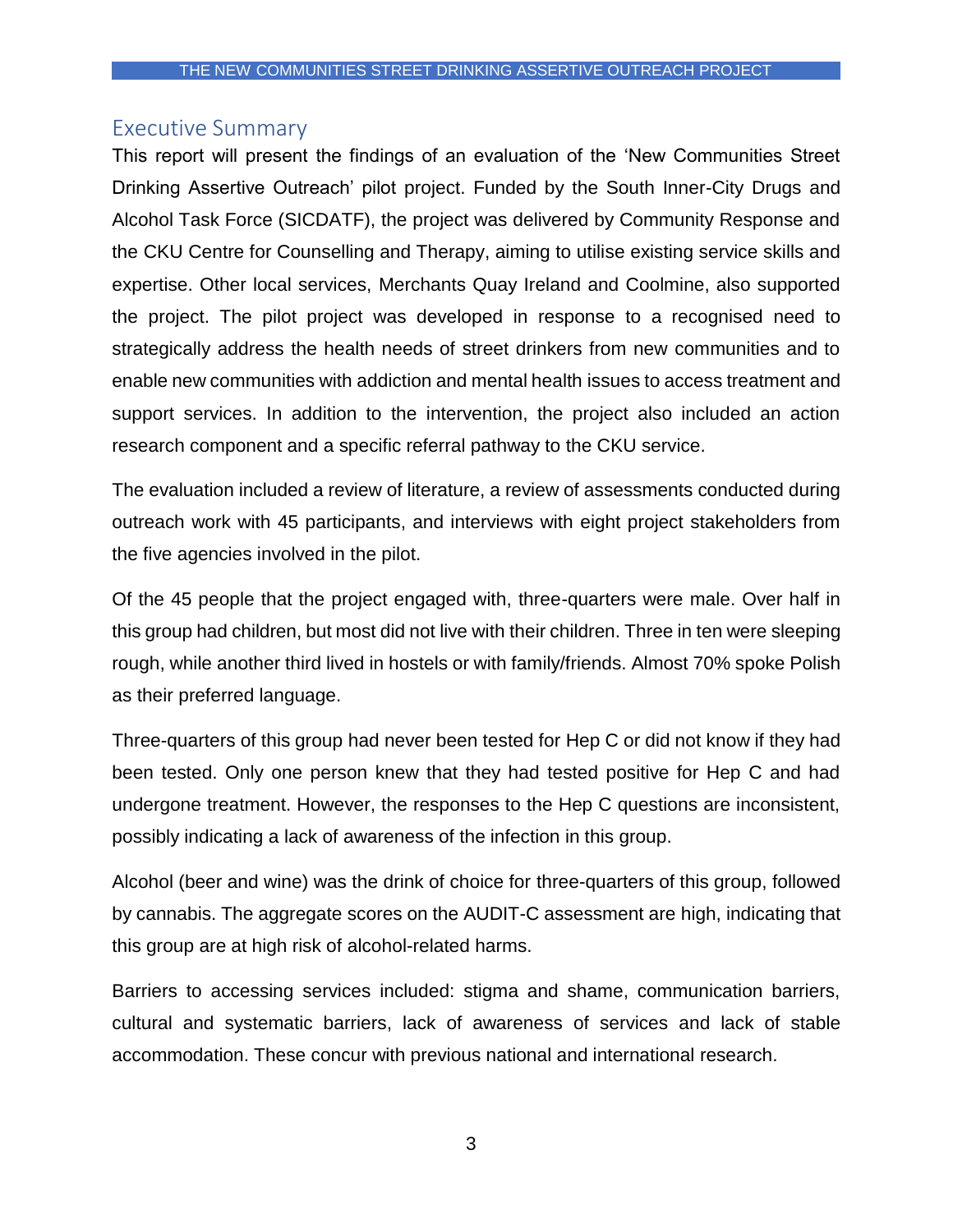All stakeholders interviewed for this evaluation felt that the model of intervention employed in the pilot was suitable, effective and accepted by the target group. The key strength of the project was the interagency approach that was employed, and the enthusiasm and commitment demonstrated by all stakeholders.

There was a strong recognition among the stakeholders that street drinkers from new communities are a marginalised group, but part of the local community, and that their needs need to be addressed as a human right.

A number of recommendations are provided for overcoming the communication, cultural and structural barriers to accessing services experienced by street drinkers with mostly unstable accommodation. Most of these relate to the reorientation of services to better meet the needs of the members of new communities in the local community; however, it is also recognised that addressing basic needs such as accommodation andphysical health are pre-requisites for effectively addressing problem alcohol use.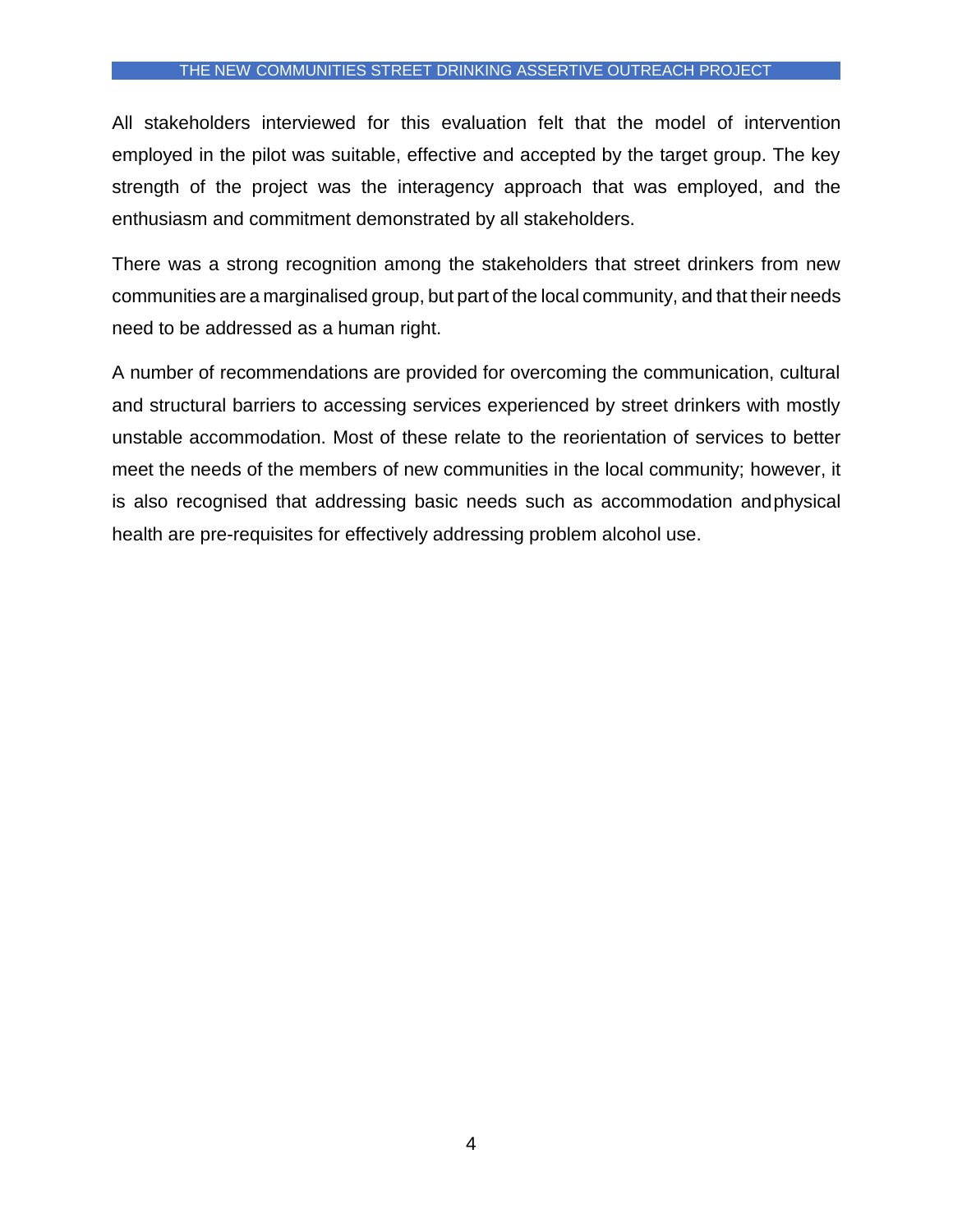## <span id="page-5-0"></span>1 Introduction

#### <span id="page-5-1"></span>1.2 Overview of project and stakeholders

This report will present the findings of an evaluation of the 'New Communities Street Drinking Assertive Outreach' pilot project. Funded by the South Inner-City Drugs and Alcohol Task Force (SICDATF), the project was delivered by Community Response and the CKU Centre for Counselling and Therapy, aiming to utilize existing service skills and expertise. Other local services, Merchants Quay Ireland and Coolmine, also supported the project. The pilot project was developed in response to a recognised need to strategically address the health needs of street drinkers from new communities and to enable new communities with addiction and mental health issues to access treatment and support services. The project falls within a broader set of actions in the SICDATF 2018 and 2019 work plans that addressed the needs of new communities. The actions also include initiatives such as intercultural training for service providers, culturally sensitive translation of literature and websites, and access to translation services among others.

Community Response (CR), established in 1990, is a South Inner City Dublin based service. CR provides services to individuals and affected family members in the local community, addressing primarily alcohol use and liver health. The CKU Centre for Counselling and Therapy is also based in the South Inner City Dublin. It opened in 2009, and its establishment was in direct response to the needs of Polish people in Ireland and their families affected by addiction, offering services in the Polish language.

The SICDATF was established in 1997. It is a committee with representation from public representatives and the statutory, voluntary and community sectors. Among its roles are the responsibility for coordinating the implementation of the National Drugs Strategy in the context of the local area's needs and supporting and strengthening community-based responses to drug misuse.

#### <span id="page-5-2"></span>1.2 A profile of the SICDATF area

The SICDATF geographic catchment area extends south along the River Liffey to the Grand Canal, bordered by the South Circular Road to the West and Poolbeg to the East, as detailed on the map (Figure 1).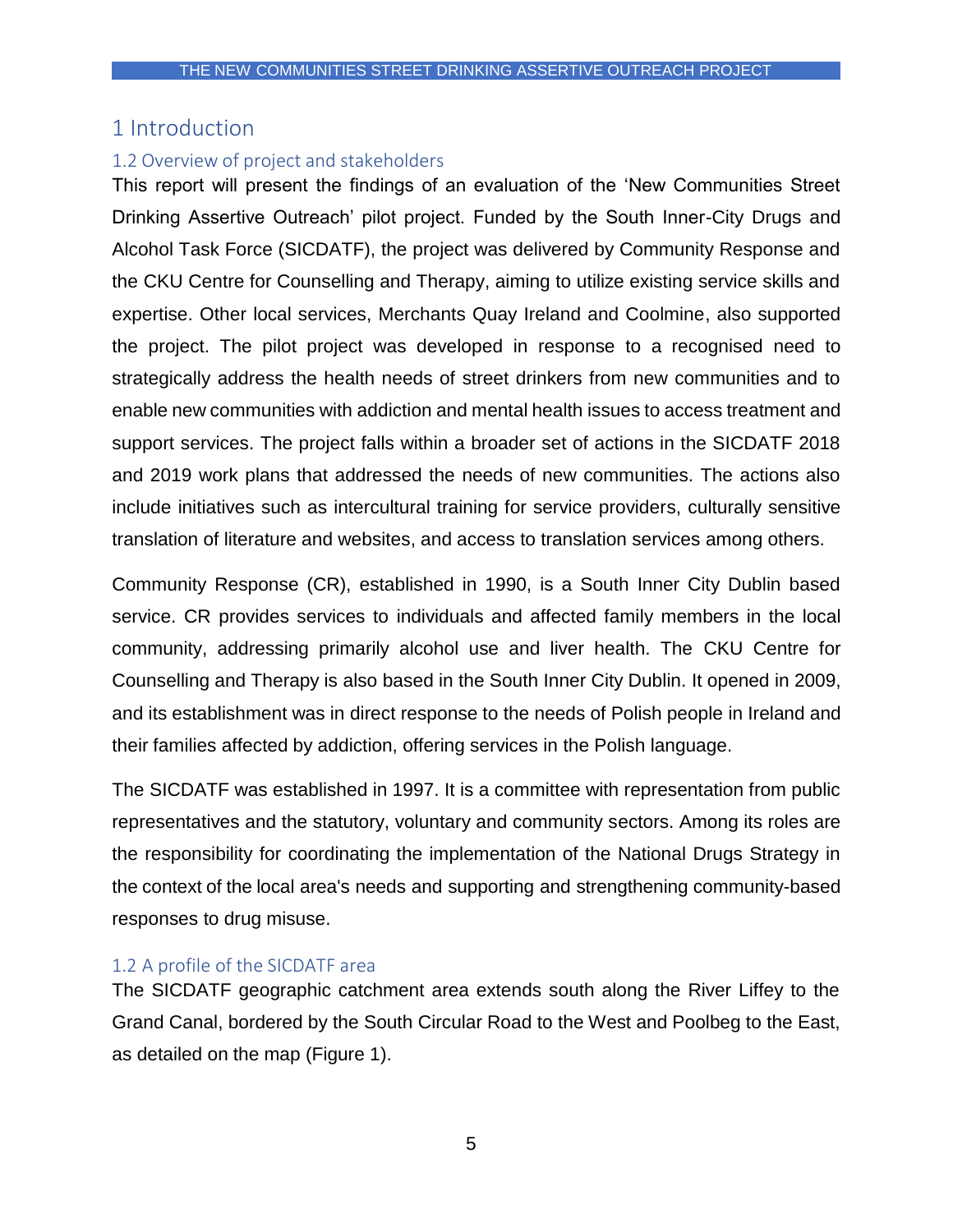

Fig. 1: Map of the SICDATF catchment area (Source: Quality Matters, 2017).

The socioeconomic profile of the area is diverse, ranging from very disadvantaged pockets to above-average affluent sections (Quality Matters 2017). The combined population of the constituencies Dublin South-Central and Dublin Bay South was 240,654 in 2016 (CSO 2016). The area is ethnically diverse and has a higher than national average population of members from new communities (Quality Matters 2017). The Mendicity Institution, a homeless charity based in the South Inner City, conducted a census amongst its service users in 2019, finding that 75% of its service users were EU migrants, primarily from Lithuania, Poland and Romania, and that 38% were sleeping rough (Mendicity 2019).

Data on treated drug and alcohol use for cases resident in the SICDATF area in the years 2016-2018 were extracted from the National Drug Treatment Reporting System (NDTRS) database with help from the HRB. These are reported in Table 1. The data are reported for all cases, and separately for non-Irish White cases. It shows that proportionally, more non-Irish White cases were treated for problem alcohol use compared to problem drug use.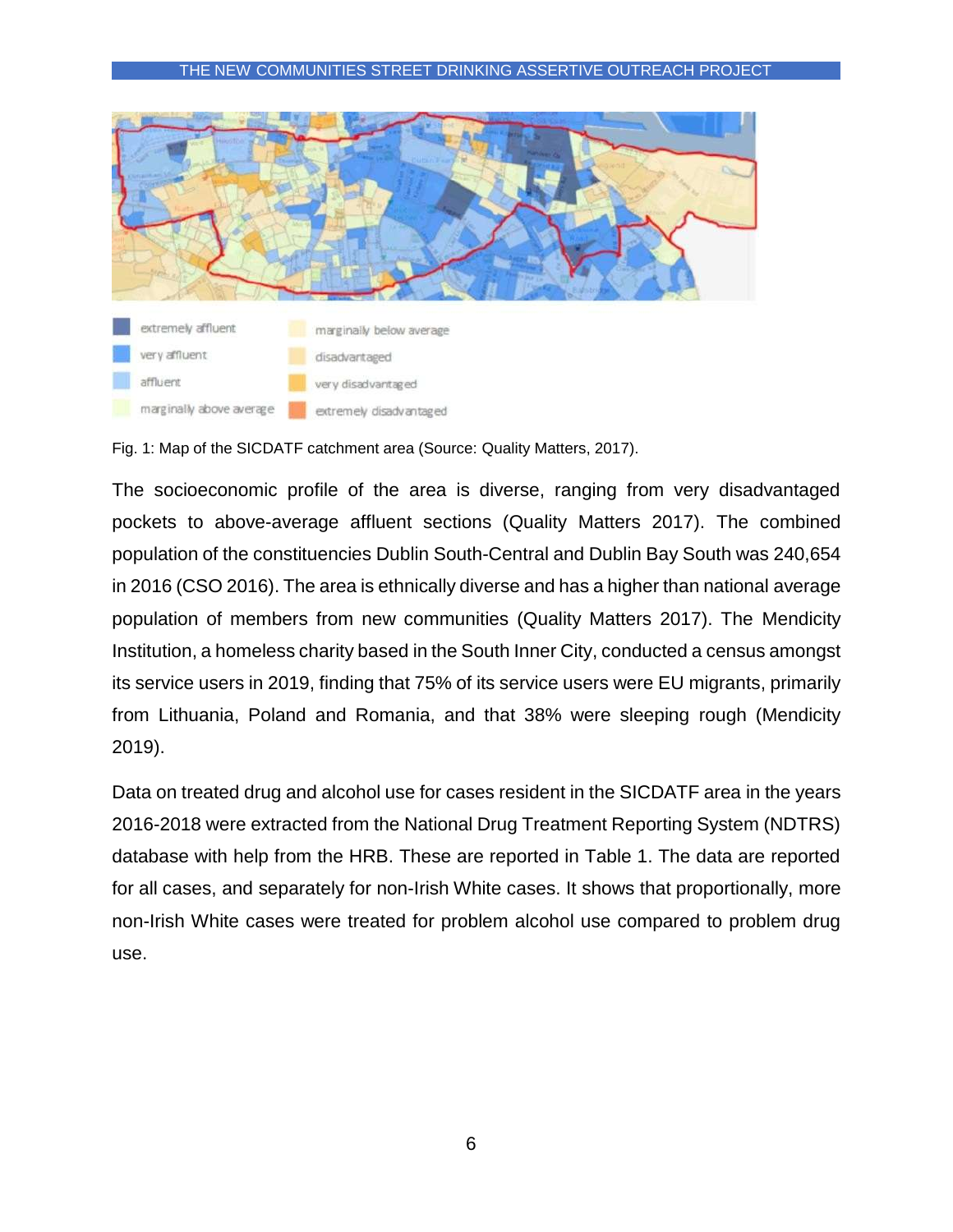| <b>Alcohol</b>             | 2016      | 2017       | 2018      |
|----------------------------|-----------|------------|-----------|
| <b>Total treated cases</b> | 137       | 166        | 206       |
| Non-Irish White            | 13 (9.5%) | 20 (12.0%) | 20 (9.7%) |
| <b>Drugs</b>               | 2016      | 2017       | 2018      |
| <b>Total treated cases</b> | 277       | 257        | 369       |
| Non-Irish White            | 7(2.5%)   | 12 (4.7%)  | 24 (6.5%) |

Table 1: Treated drug and alcohol use in the SICLDALTF area. (Source: HRB).

#### <span id="page-7-0"></span>1.3 Evaluation aims & objectives

This evaluation aims to document the pilot project, present the key learningsfrom the pilot project, and provide recommendations that will inform the SICDATF on how to work effectively with new communities to address their needs and the issues they face.

More specifically, the objectives of the evaluation include:

- To carry out a literature review of relevant previous research in an Irish context.
- To produce a profile of the individuals who participated in the pilot project in terms of demographics, help-seeking behaviour in relation to Hep C, and patterns of substance use.
- To explore the views of the stakeholders of the pilot project.

## <span id="page-7-1"></span>1.4 Outline of report

Following a brief review of national policy relating to new communities and substance use, the report is broken down into the following sections:

- A description of the pilot project
- A literature review covering 'new communities' and substance use, and a brief overview of the Polish cultural context
- The methodology of the evaluation
- The aggregated findings of initial assessment forms used with participants
- The views of project stakeholders
- Conclusions
- Recommendations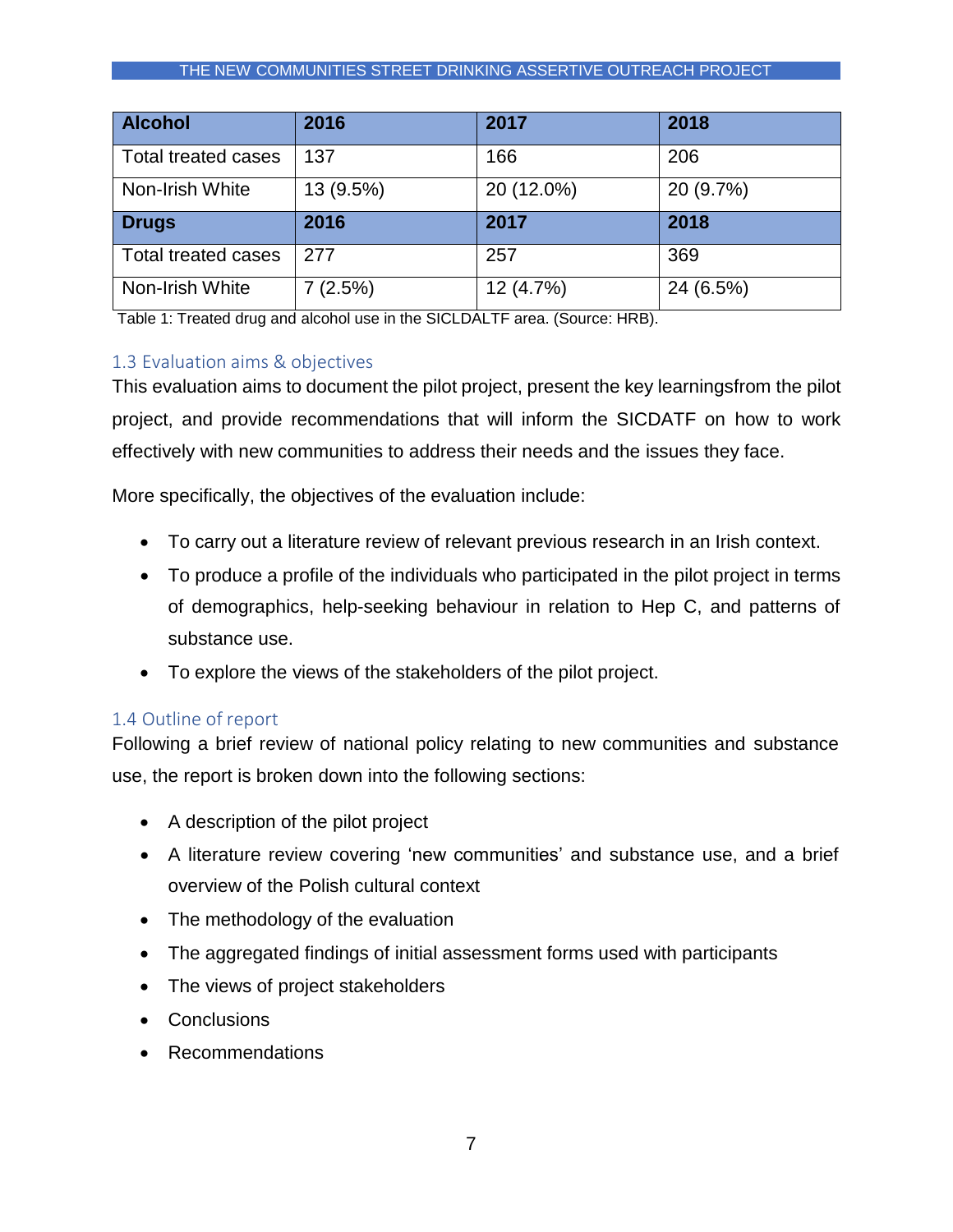# <span id="page-8-0"></span>2 Policy Context

New communities receive scant attention in the current Irish National Drugs Strategy, *Reducing Harm, Supporting Recovery* (DOH 2017). In the strategy, new communities are recognised as a group with complex needs that may experience barriers to accessing services, and it calls for a need to improve the capacity of service providers to accommodate the needs of this group. Under Objective 2.1, Action 2.1.27 seeks to

Improve the capacity of services to accommodate the needs of people who use drugs and alcohol from specific communities including the Traveller community; the lesbian, gay, bisexual, transgender and intersex community; new communities; sex workers and homeless people. Fostering engagement with representatives of these communities, and/or services working with them, as appropriate;

Considering the need for specialist referral pathways for specific groups who may not otherwise attend traditional addiction services;

Providing anti-racism, cultural competency and equality training to service providers; and

Ensuring all services engage in ethnic equality monitoring by reporting on the nationality, ethnicity and cultural background of service users for the NDTRS and treat related disclosures with sensitivity.

The HSE is the lead actor in this case, with the community & voluntary sectors and Task Forces as partners. There is limited information on the extent of progress on this action, except that the NDTRS is now capturing data on ethnicity, and that compliance with this is assessed when Service Level Agreements (SLA) are evaluated annually (DOH 2019).

The Second National Intercultural Health Strategy 2018-2023 (HSE 2018) includes one strategic action related to substance use, where it states to "Implement relevant recommendations in the new National Drugs Strategy" (p. 26).

# <span id="page-8-1"></span>3 Pilot Project Description

#### <span id="page-8-2"></span>3.1 Overview

The pilot project had three complementary and interweaved strands. It was an action research project, an assertive outreach initiative, and a referral pathway model.

#### <span id="page-8-3"></span>3.2 Action research

The pilot was an action research project. Those involved in the project defined the 'problem', developed the intervention as the possible solution to the 'problem', and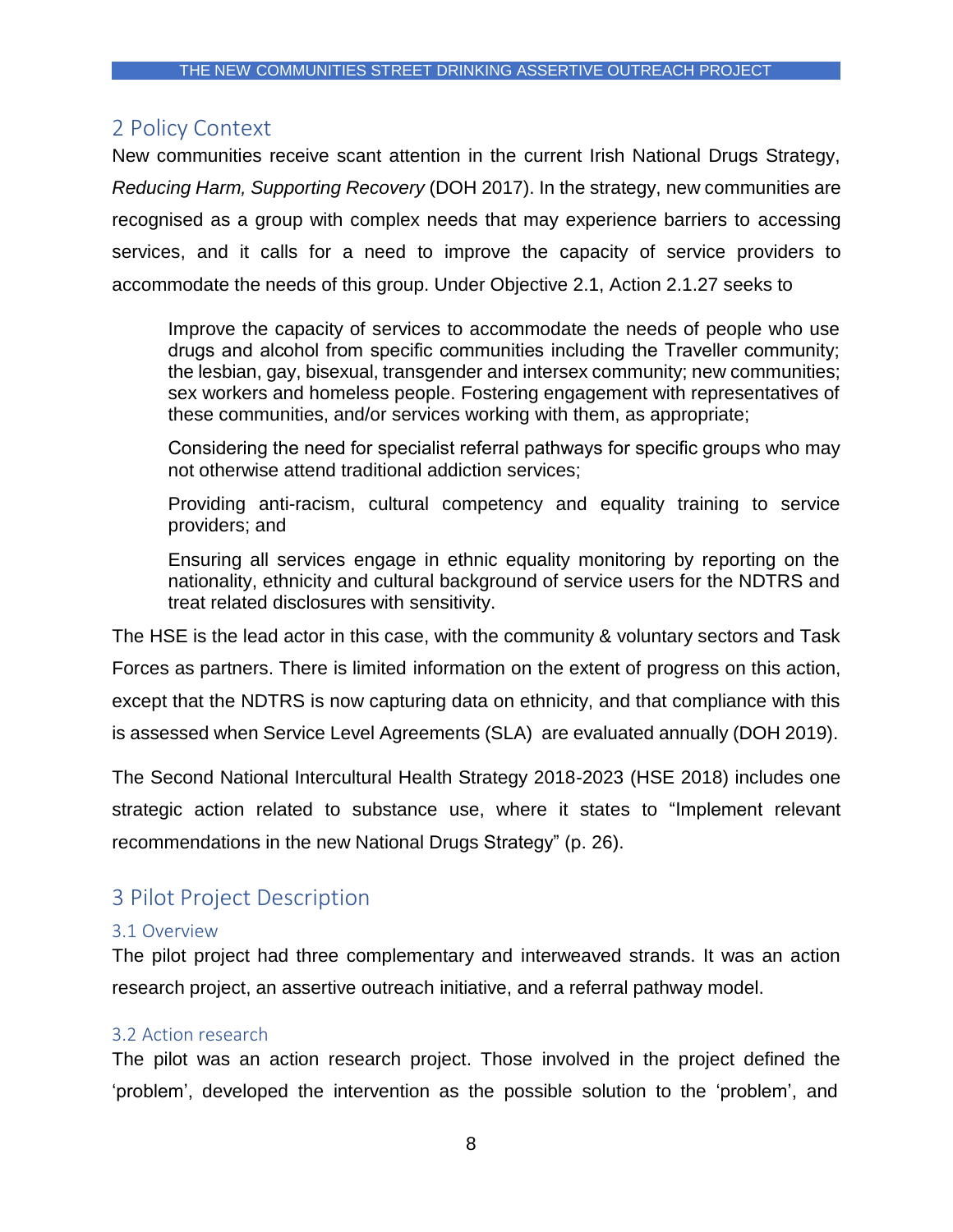collected data as part of the intervention. As part of this process, ethical principles for the project were discussed and agreed upon. One of the components of the action research spiralis observation and reflection, and through this learning, an intervention can be modified (Cohen et al. 2007). Action research aims to improve practice and can be an important tool for change.

Data collection was done through an assessment form when the outreach worker met with the person on the street. The form was developed collaboratively by the steering group, drawing on the expertise of the group in areas such as cultural competency, the Polish language, Hepatitis C and alcohol interventions. The form servedtwo purposes, first as a tool for the assessment of the needs of this cohort, and second, as a support for the intervention by providing opportunities for harm reduction and signposting to services. The first section addressed consent, confidentiality, and data protection. The second section asked social demographic questions about gender, children, preferred language and living situation. The third section asked questions aboutHepatitis C testing and treatment. The fourth section asked about the current use of substances, which included the AUDIT-C assessment. The form was available in Englishand Polish.

#### <span id="page-9-0"></span>3.3 Assertive outreach work

The pilot commenced in November 2018 and concluded in December 2019. CKU was the first agency to begin assertive outreach, while CR started in March 2019. The bulk of the work took place in the second half of 2019, and at this time other addiction servicesin the area, Coolmine and Merchants Quay Ireland (MQI) became involved in the pilot.

Outreach work took place in teams of two, and where possible, the teams were a crossagency. Initially, the teams went out in the morning time, around 11 a.m. However, the time was changed to the afternoon to access more people. Once an engagementhad taken place, and trust had been established, the assessment took place. A brief intervention model was used. The outreach workers engaged with the person, assessedtheir level of need, developed a care plan and/or offered the individual information on relevant supports and services. A typical intervention lasted 20-30 minutes. In the pilot, the outreach workers engaged with 45 individuals.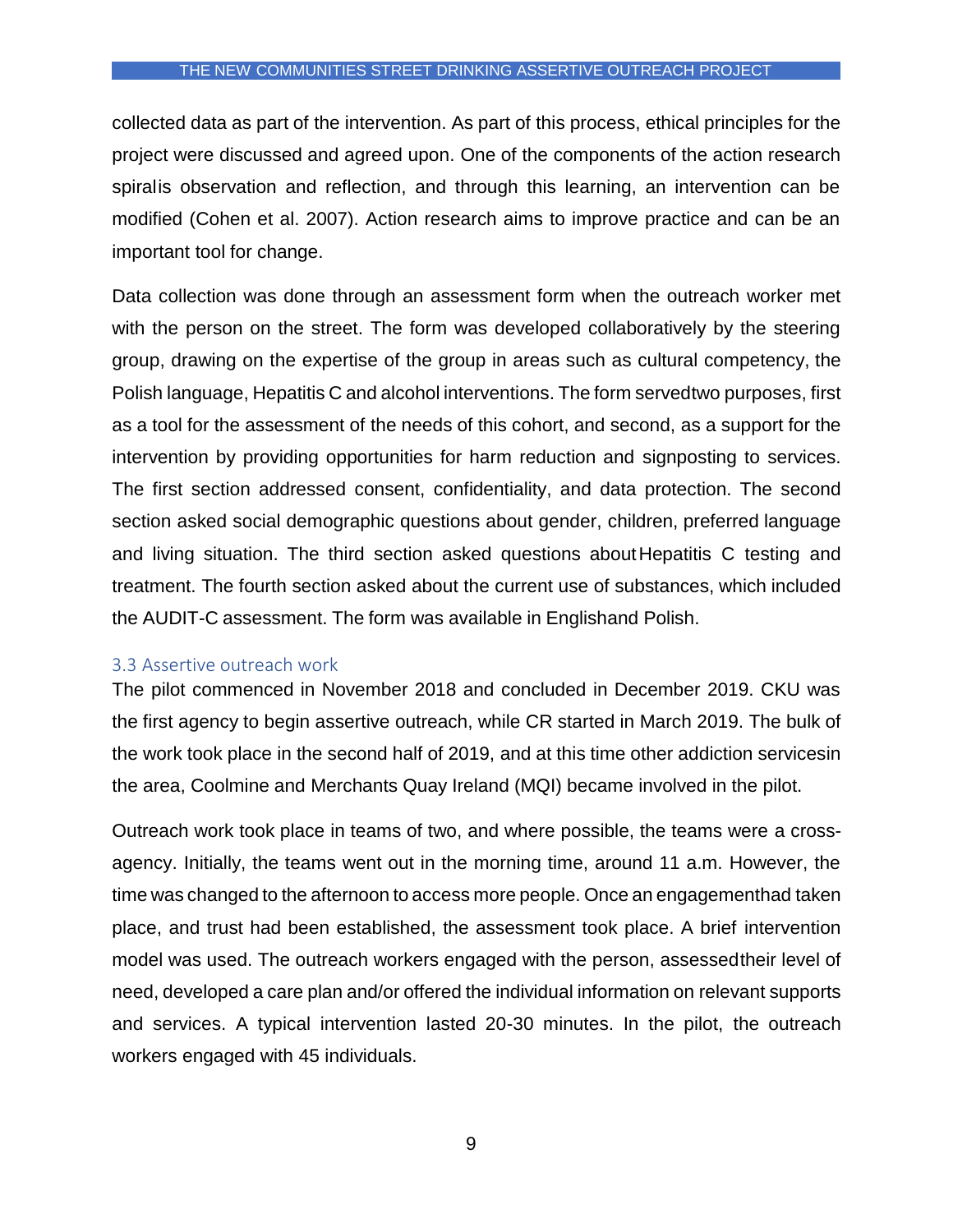The geographical area covered by the project extended beyond the catchment area of the SICDATF as seen in Figure 2. While the South Inner City was the targeted area and where initial contacts took place, the nature of this cohort is the tendency to move across different locations in the city to access food, and shelter and to socialise with others. Accordingly, the outreach workers met with this cohort at identified hot spots. Each pin represents the street covered by the outreach services in the pilot project.



Fig. 2: Geographical area covered by the pilot project.

## <span id="page-10-0"></span>3.4 Referral pathways

The third strand of the project was a referral pathway for people who spoke Polish, and who were invited to attend treatment services at CKU.

## <span id="page-10-1"></span>3.5 Project budget

The final budget for the entire project was  $\epsilon$  25,000. Approximately  $\epsilon$  16,000 of this was allocated towards staff costs, with €3,200 going towards intercultural training and an evaluation of the project, and the remainder towards administrative and other related costs. The funding covered core staff costs, while the practitioners from Coolmine and MQI volunteered to become part of the project. There was no fixed budget to inform the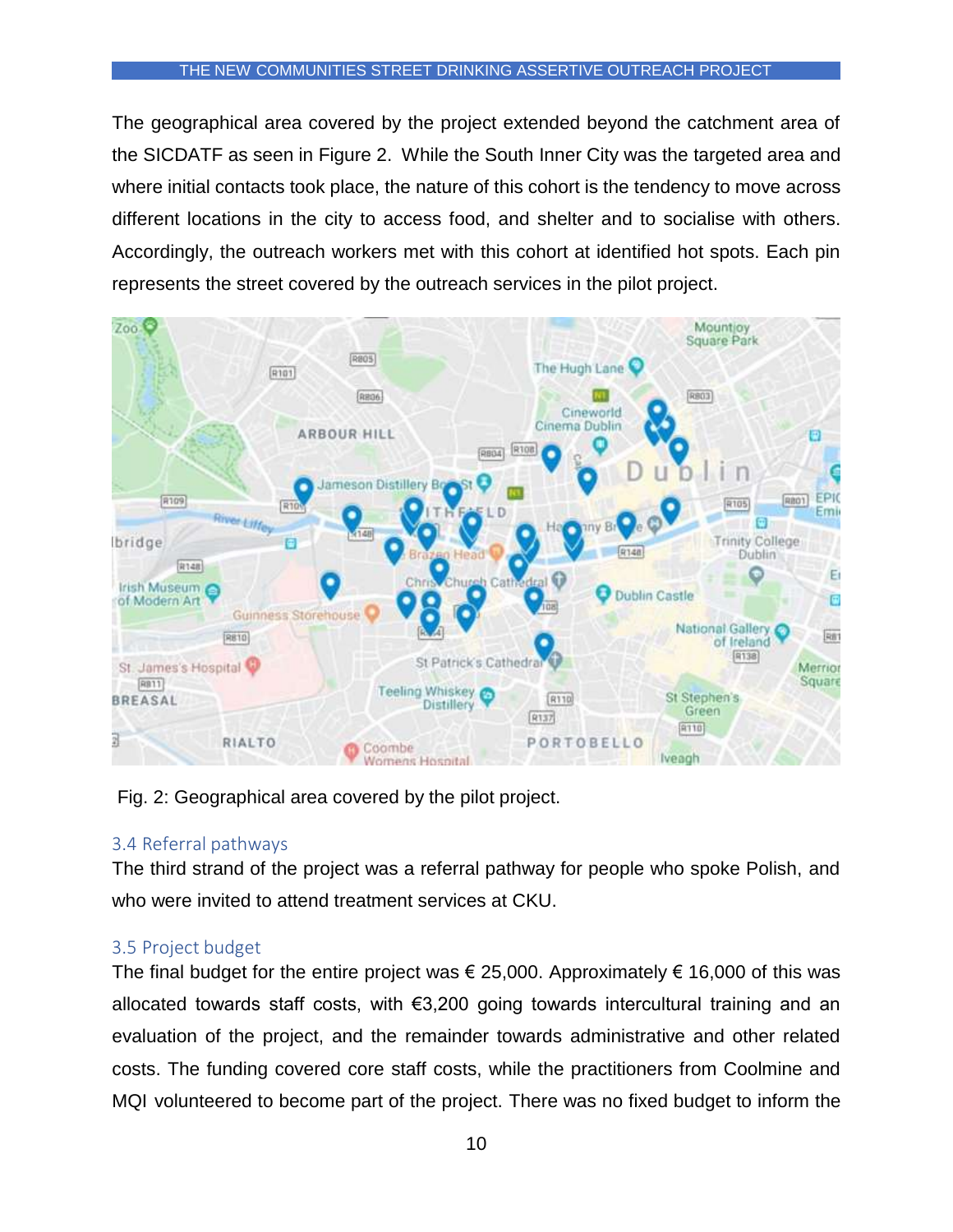project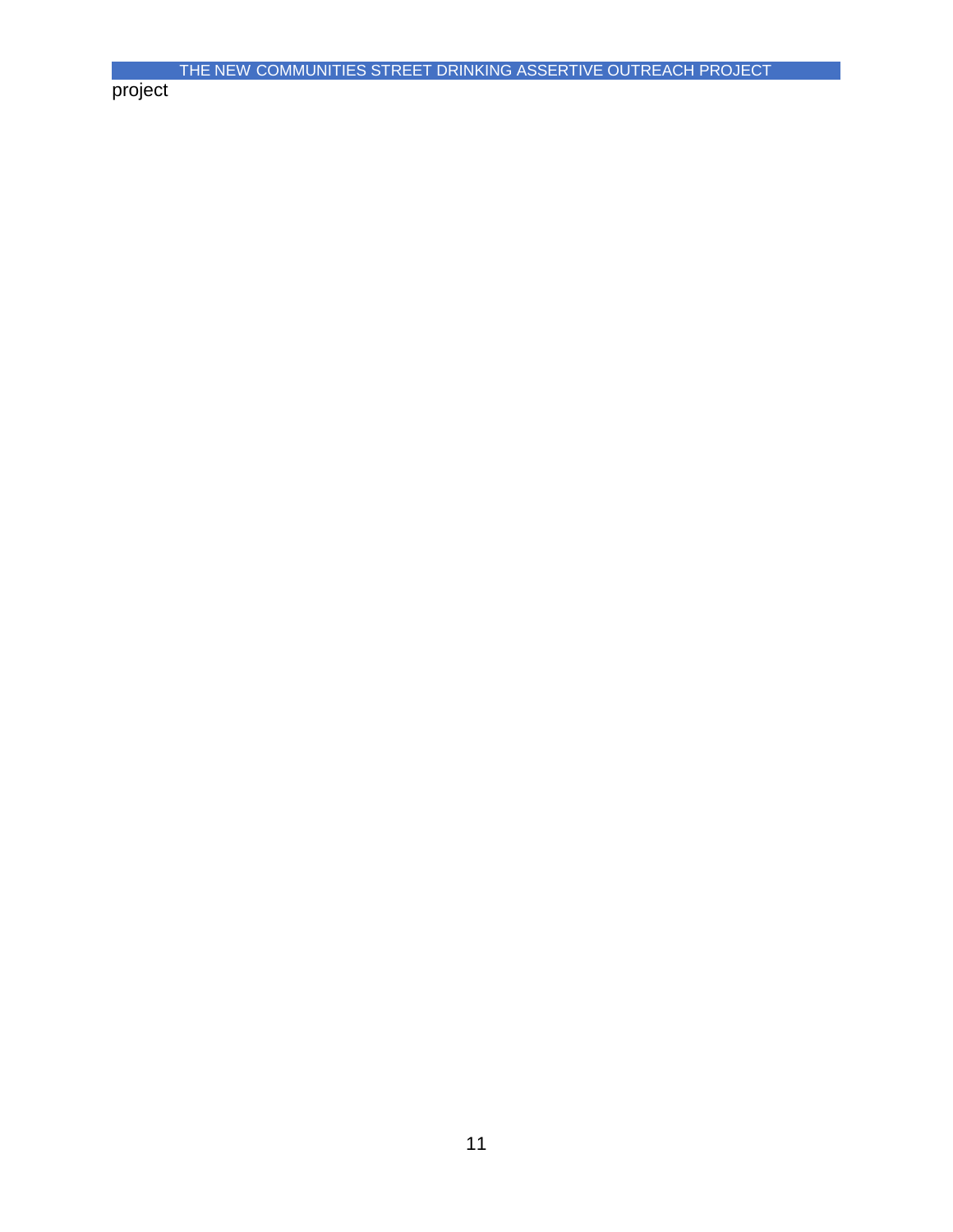at the start, which meant that financial restrictions shaped the project and a flexible approach had to be adopted by the team as the project moved along.

## <span id="page-12-0"></span>4 Literature Review

#### <span id="page-12-1"></span>4.1 Migrants in Ireland

After the accession of ten new countries to the EU in 2004, there has been a substantial increase in the number of immigrants who reside in Ireland. In April 2016, there were 535,475 non-Irish nationals living in Ireland, 11.6 % of the total population (CSO 2016). The largest non-Irish population group are Polish citizens, 122,515 people, followed by UK citizens and Lithuanian citizens. In Ireland, groups of people from immigrant minority ethnic groups are often referred to as 'new communities'.

#### <span id="page-12-2"></span>4.2 Migrant health

Migrants have specific health needs, and this may present a challenge for drug and alcohol services. Fennelly and Flaherty (2017) especially highlight women migrants as a population with specific needs and concerns. Carta et al. (2005) report the key barriers to access services as views in new communities about drug use (e.g. shame and stigma); a lack of awareness about the services that are available and how to access them; perceptions about the services that are available; financial costs; physical access; language difficulties; and, service providers' attitudes and lack of cultural competency.

#### <span id="page-12-3"></span>4.3 Migrant substance use

There is limited published Irish research on migrant health generally and a dearth of literature on migrants and substance use. A 2019 scoping review of peer-reviewed Irish research on migrant health identified a total of 80 articles (Villaroel et al. 2019), of which only one addressed substance use (alcohol use in pregnancy). In the grey literature, specific to new communities and substance use, only four Irish reports have been published:

• 2004 Merchants Quay Ireland: *Drug use among new communities in Ireland: an exploratory study* (Corr 2004). This was an exploratory, qualitative study on problematic drug use in new communities, and included participant observation, interviews with People Who Use Drugs (PWUD) and service providers. Barriers to accessing services were noted to be a lack of knowledge of services, language difficulties, stigma and shame,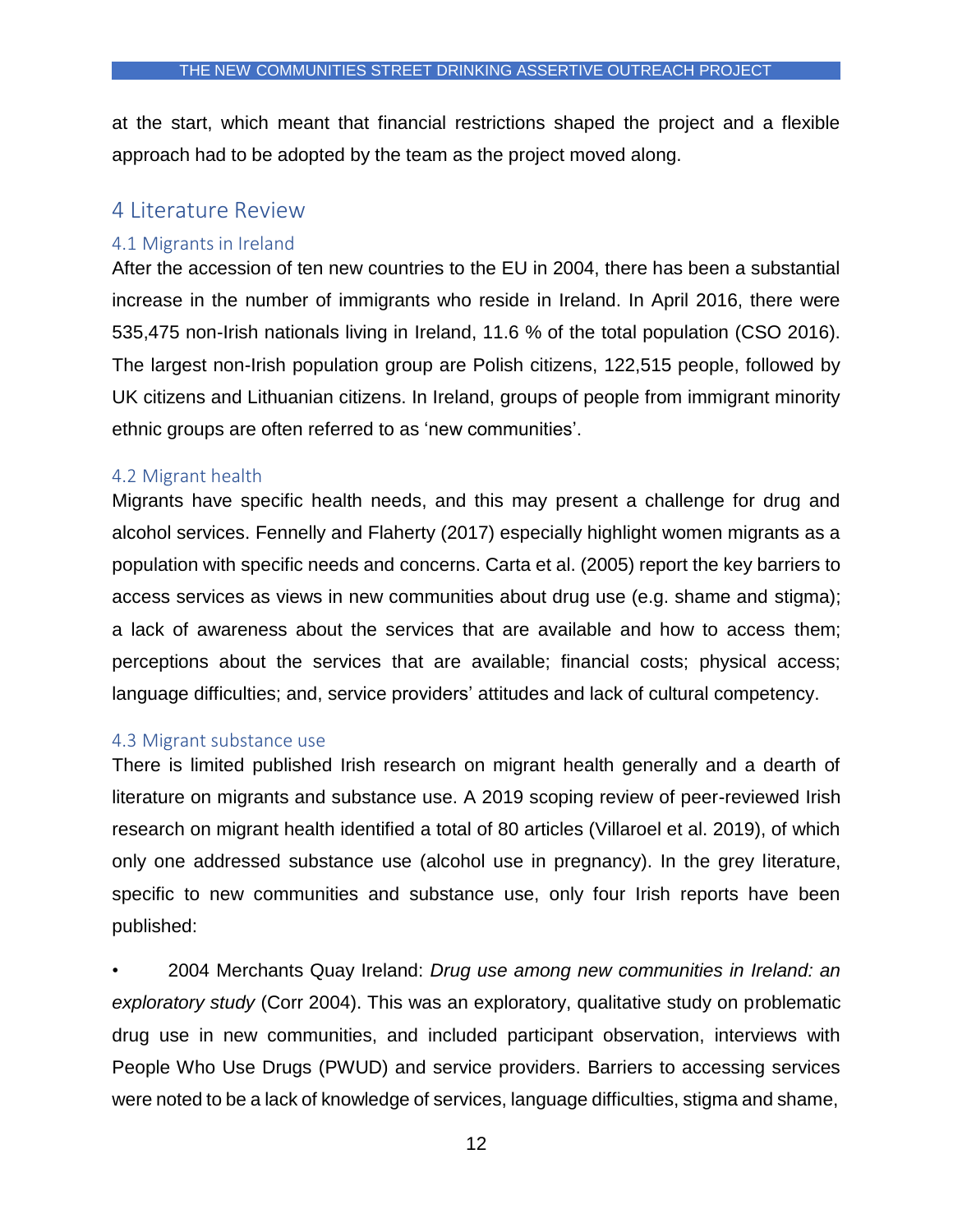fear of encountering racism. Outreach work, having services with staff from new communities and drug awareness training with new communities, using information about services that indicate that they are accessible and welcome diversity were recommended as approaches for engagement with this group of PWUD.

• 2009 Western Region Drugs Task Force*: Substance Use in New Communities: A Way Forward* (Kelly et al. 2009). This report created a profile of new communities in the West of Ireland. Having consulted with organisations working with new communities on their perceptions of substance use and new communities, the authors concluded that there was a relatively low level of concern about substance use in new communities in the region. The report's recommendations for service providers, therefore, focused on coordinated preventative and proactive actions.

• 2016 Canal Communities Local Drug & Alcohol Task Force: *The use of drugs and alcohol by new communities in the Canal Communities Local Drugs and Alcohol Task Force area* (Archways 2016). This commissioned qualitative research explored access to drug and alcohol services by new communities. Using interviews with local projects, it found that no persons from new communities presented to frontline services at the time of the research, and in the past, the numbers that had presented were small. On the other side, there was a perception that there were issues of problematic substance use in this population, but that they were not accessing treatment.

• 2017 CityWide: *Stimulating and Supporting a Black and Minority Ethnic Voice on Drugs Issues* (Crowley, 2017). This paper was commissioned by CityWide to explore possible structures and processes through which to engage with and empower new communities in relation to drug use issues. Interviewees from ethnic minority organisations reported that drug and alcohol issues had not emerged in the course of their work, but that it was a hidden issue. Similarly, interviewees from drug and alcohol service providers noted that problematic drug use was an issue, but that there was no quantitative data on the extent of the issue. The report noted low take-up of services, with specific barriers described as lack of knowledge about services, isolation, lack of family support networks, legal status, community issues such as shame and stigma, language

13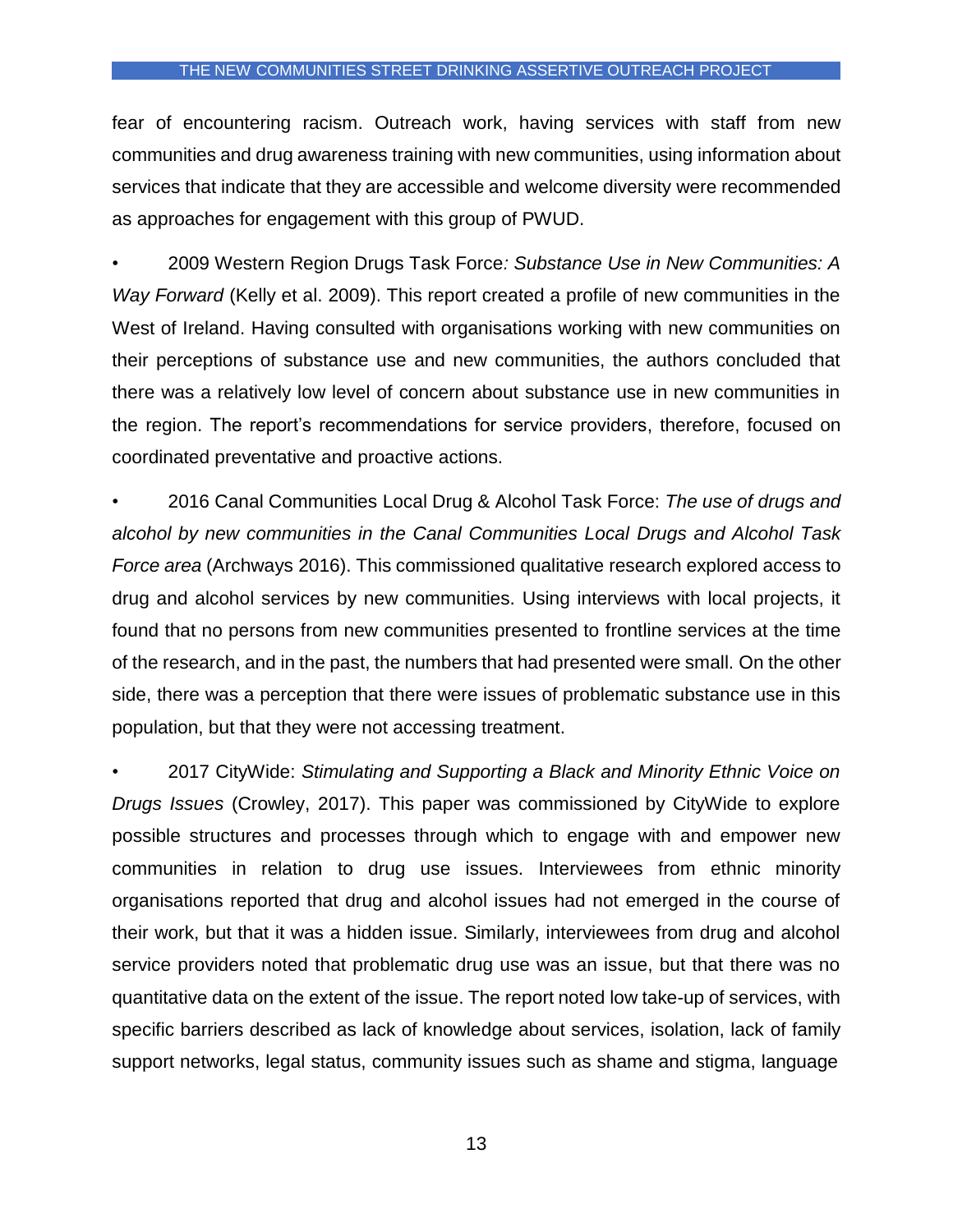barriers, absence of targeted and/or outreach services, lack of cultural competency of services and racism.

There is a lack of published national data on prevalence of substance use or treated problem substance use specific to new communities. The most recent Health Research Board (HRB) reports on trends in the treatment of problem drug and alcohol use refers to Irish Travellers, but not to any other minority ethnic groups (HRB 2019 a, b). The potential information that could be generated from this system is limited by the fact that people from new communities are not accessing services in large numbers (Crowley 2017).

#### <span id="page-14-0"></span>4.4 Service provision

Apart from CKU, a desktop search of addiction services in Ireland that work specifically with new communities has yielded no results. Some services have outreach projects that target new communities, for example, Coolmine has an outreach worker for Travellers and New Communities based in North Dublin. There are AA groups that hold meetings in different languages, such as Polish.

# <span id="page-14-1"></span>5 Cultural context: Poland

#### <span id="page-14-2"></span>5.1 Introduction

The demographic profile of the cohort that was accessed in this pilot study indicates that a large majority of the participants were from Poland and that the preferred drug of choice was alcohol. It is, therefore, useful to briefly review the literature in terms of the cultural context and responses to problematic alcohol use amongst Polish immigrants.

## <span id="page-14-3"></span>5.2 Alcohol consumption in Poland

The WHO reported on alcohol use in Poland in 2018, comparing it to the rest of the WHO European region:

## **Alcoholic drink of choice**

In 2016, beer had the highest recorded per capita consumption (56%), followed by spirits (36%) and wine (8%).

## **Alcohol per capita (aged 15+, litres of pure alcohol) 2016 data**

- 11.6 in total population; males 19.2/females 4.7 (9.8 in WHO European region)
- 17.1 among people who are drinkers in 2016 (23.8 males/8.3 females)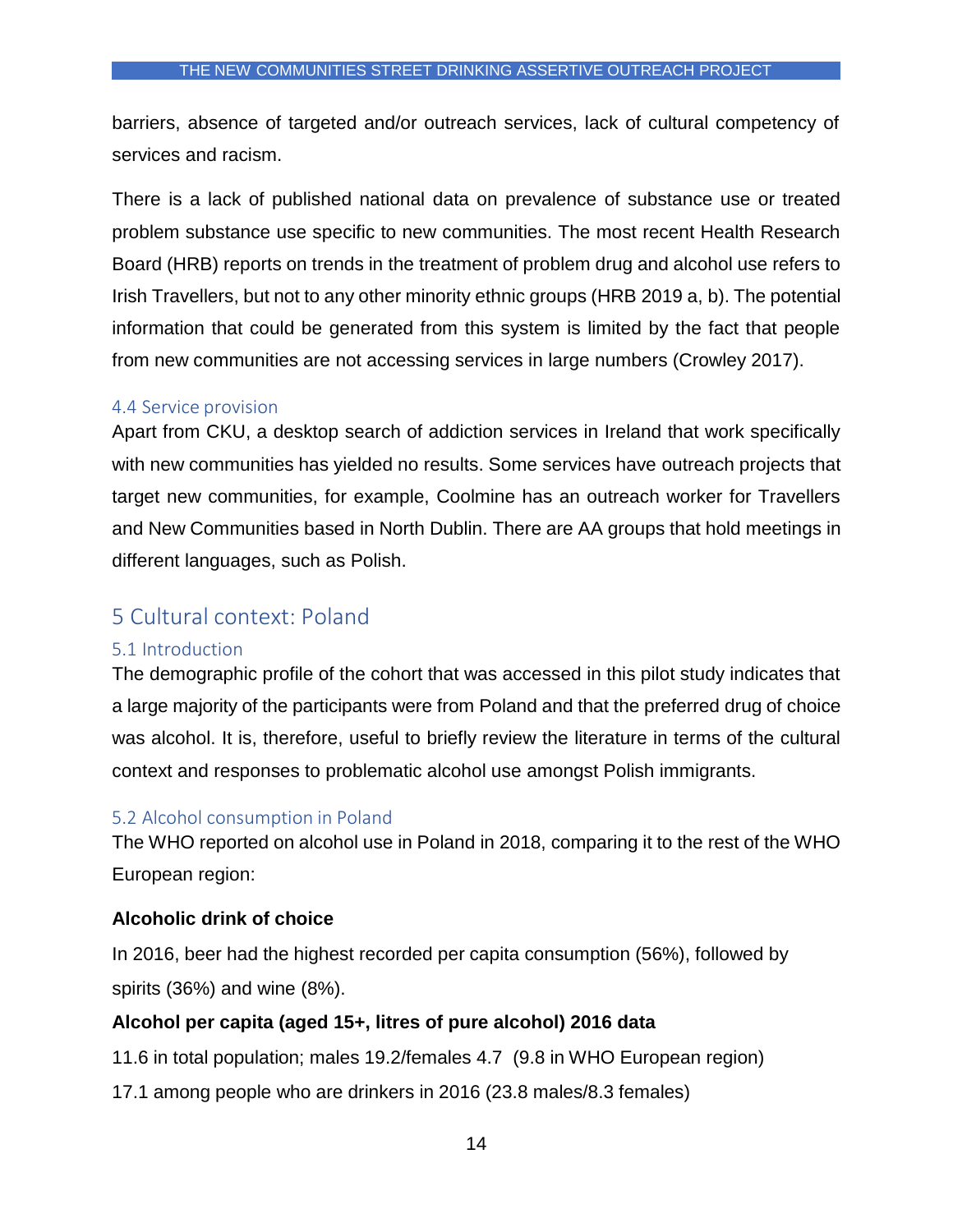#### **Prevalence of heavy episodic drinking in 2016 (>60 g one occasion past 30 days)**

35.1% total population (54.5% males & 17.5% females)

51.6% of drinkers (67.3% males & 31.1% women)

## **Prevalence of alcohol use disorders and dependence in 2016**

Alcohol use disorders: 12.8% of population (22.7% males & 3.7% females)

WHO European region is 8.8%

Alcohol dependence: 2.2% of population (4.1% males % 0.4% females)

WHO European region: 3.7%

Notably, while the rest of Europe has noted a reduction in alcohol consumption between 2001 and 2012, rates increased by 30% in Poland (Gupta 2016). Alcohol is accessible, and relatively cheap in Poland, compared to the rest of Europe.

## <span id="page-15-0"></span>5.3 Cultural and systematic differences

Gilchist et al (2013) reviewed access to drug and alcohol treatment in Europe and noted that In terms of access, health care, including treatment for drug and alcohol problems, in Poland is free of charge and does not require a referral from a GP. The most common treatment for alcohol dependence in Poland is integrative psychotherapy using a psychosocial model, and barriers to accessing treatment are mainly cultural, for example, shame and fear of stigmatization (Szczegielniak et al (2014). Abstinence-based models of treatment dominate.

## <span id="page-15-1"></span>5.4 Polish migrants and alcohol use

For the purpose of this report, the author could not access any published research that has been conducted with Polish immigrants in Ireland in relation to problematic alcohol use. Hence, our understanding of patterns of alcohol consumption, help-seeking behaviour and experiences of services in this population is extremely limited. The findings that emerge in this pilot study will start to fill this gap in the literature.

However, looking at our closest neighbour, a small body of research exists. Like in Ireland, Poland is the most common non-UK country of birth in the UK. The limited research with, and targeted service provision for, the Polish immigrant community is also a concern in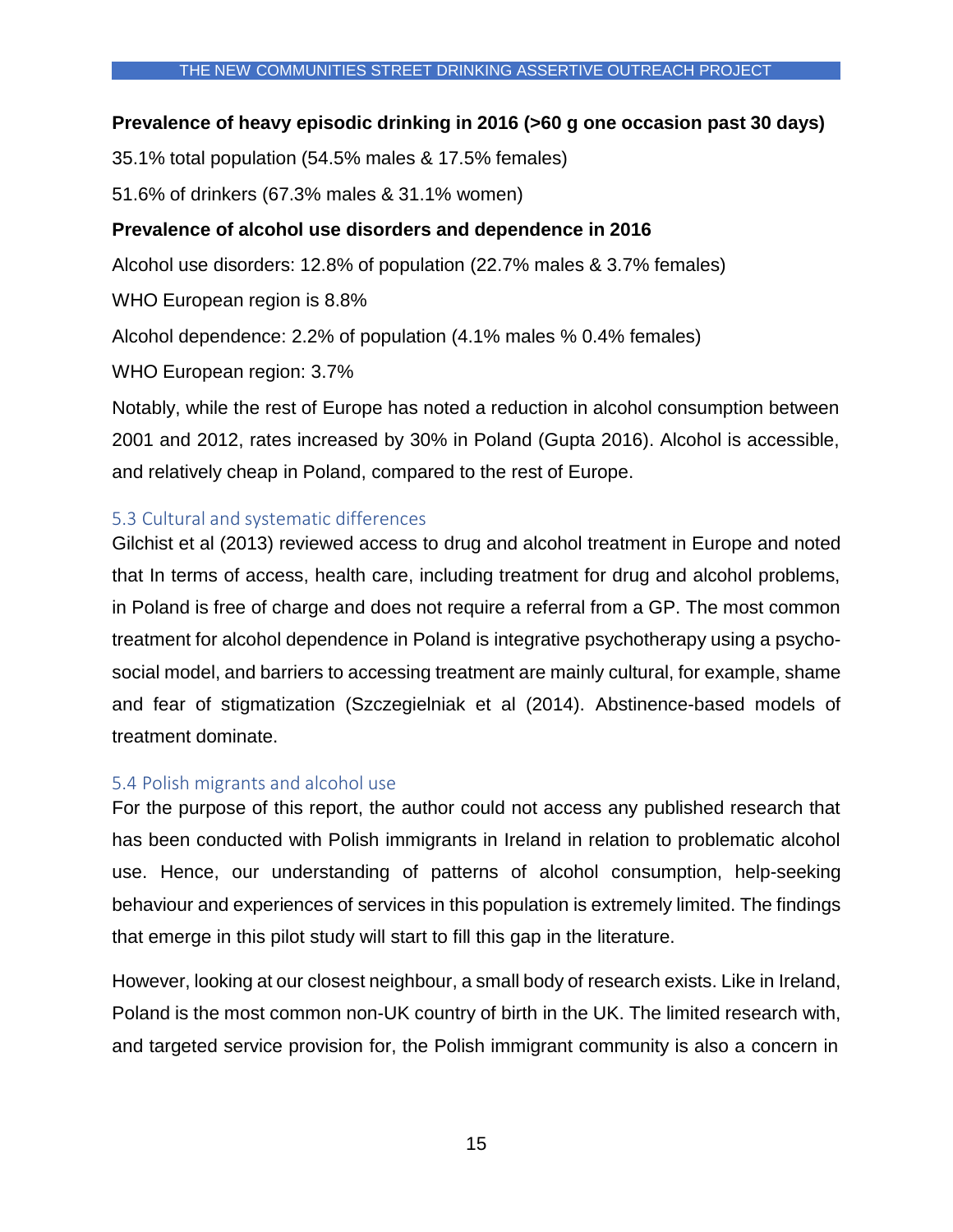the UK. Data from the UK indicates that is a vulnerable population, with high levels of suicide, depression and poverty (Lakasing and Mirza, 2009).

A published case study of the Barka pilot project in London (Hammersmith and Fulham) reported on a six-month pilot which sought to address the needs of migrant street populations from Poland, most of whom were street drinkers (Lakasing and Mirza 2009). The local authority partnered with a Polish charity (Barka) and the Broadway Day homeless service. The project targeted the Polish street population, with a view of relocating individuals back to Poland where they could access treatment services or reconnect with their families. There is no published information on the outcomes of the project.

A report on the mental health and well-being of Polish migrants in Northern Ireland found that migrants often experience chronic stress, manifested through insomnia, anxiety, depression, drug and alcohol dependence and suicide (Kouvonen et al. 2014). The report notes that Polish migrants lack social networks for everyday emotional support, leadingto feelings of social isolation. Low levels of proficiency in English are a barrier to helpseeking, and many participants in the study felt that the use of a third-person interpreter acted as a barrier to speaking about sensitive issues.

Alcohol Change UK commissioned a report that explored alcohol treatment pathways among Polish immigrants in North London (Herring et al. 2019). This qualitative study with service users and service providers found that while men were drinking in social gatherings, women tended to drink alone due to stigma and gender-based societal and polish cultural norms of being a woman and a mother. It found that most participants sought help only when drinking caused significant health or social problems. It was theorised that this help-seeking behaviour is linked to a Polish culture where drinking is normalised and a belief that people should be able to have control over their drinking. Harms associated with drinking included mental health problems and homelessness, and, additionally, domestic violence and financial difficulties for women. In terms of treatment, abstinence rather than reduction was the goal for most participants, reflecting the medical model's dominant orientation of addiction treatment in Poland. On the other hand, another cultural influence, a strong work ethic, was a strong enabler for successful treatment and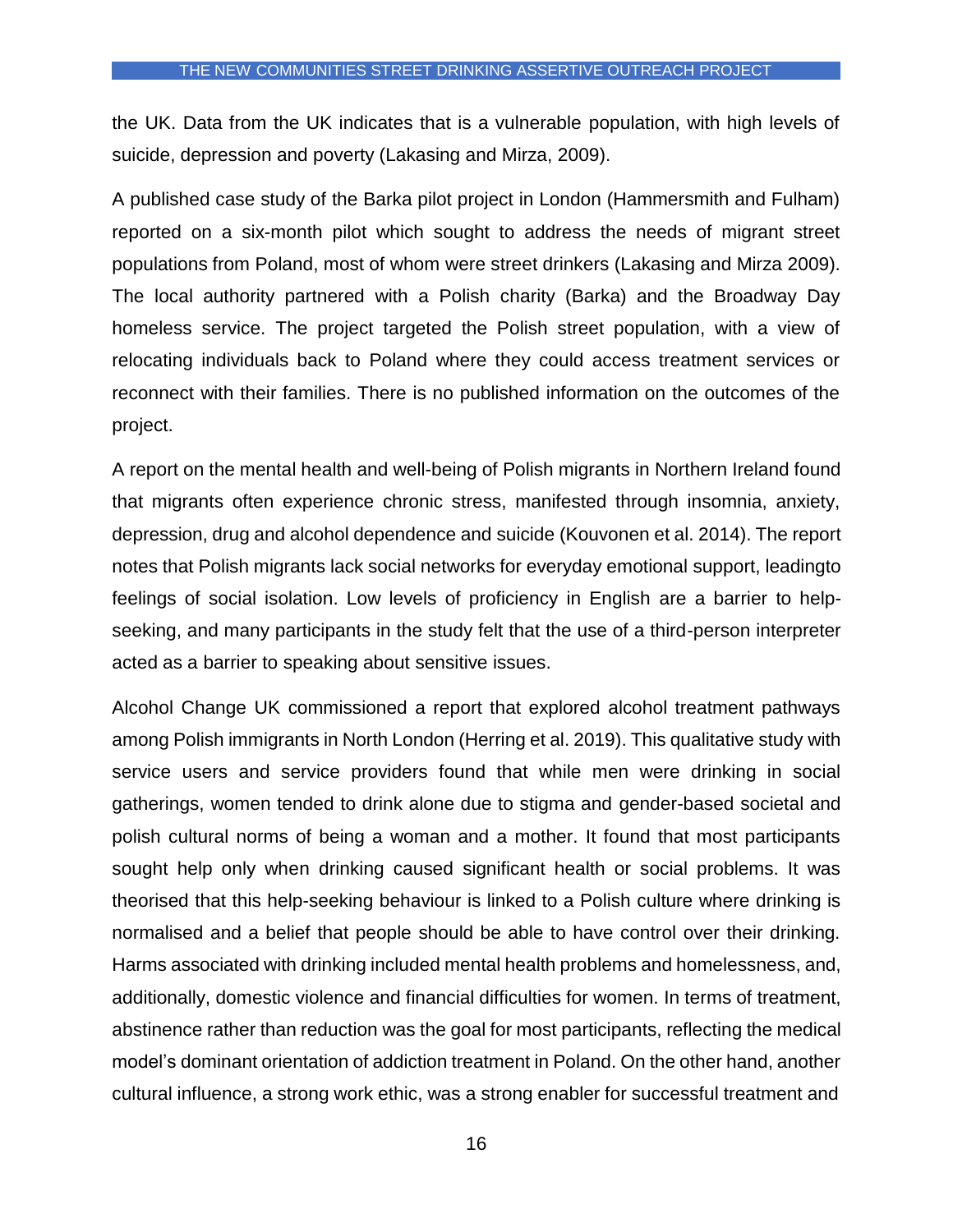recovery. The Polish addiction service was highly valued by participants because of language, but also the cultural understanding of values, needs and approaches to support. However, the study noted a gap in aftercare services apart from AA meetings held in the Polish language. Finally, many service providers felt that addressing issues outside addiction, such as homelessness, employment, education and domestic violence was important for successful outcomes.

# <span id="page-17-0"></span>6 Evaluation methodology

This evaluation comprised three distinct activities: desktop research, analysis of assessment forms, and project stakeholder interviews.

Desktop research was undertaken to identify previous research on new communities and substance use in Ireland and elsewhere to review the literature on migrant health and substance use, identify projects that specifically target new communities in Ireland and the UK, and understand and summarise the Polish cultural context.

Project stakeholder interviews were conducted with eight individuals in February 2020:

- Manager, CKU
- Manager, CR
- Coordinator, SICDATF
- Counsellor, CKU
- Project worker, CR
- Project worker, Coolmine
- Project workers (2), Merchants Quay Ireland

The interviews were recorded with verbal consent and lasted approximately 20 minutes. A topic guide was used to steer the interview and to ensure consistency from one interview to the next. The areas covered in the interviews included a description of interventions (when the interviewee had directly engaged with people drinking on the street); perceived barriers for this cohort accessing services; the perceived needs of this cohort; views of the pilot project in terms of challenges and success factors, and,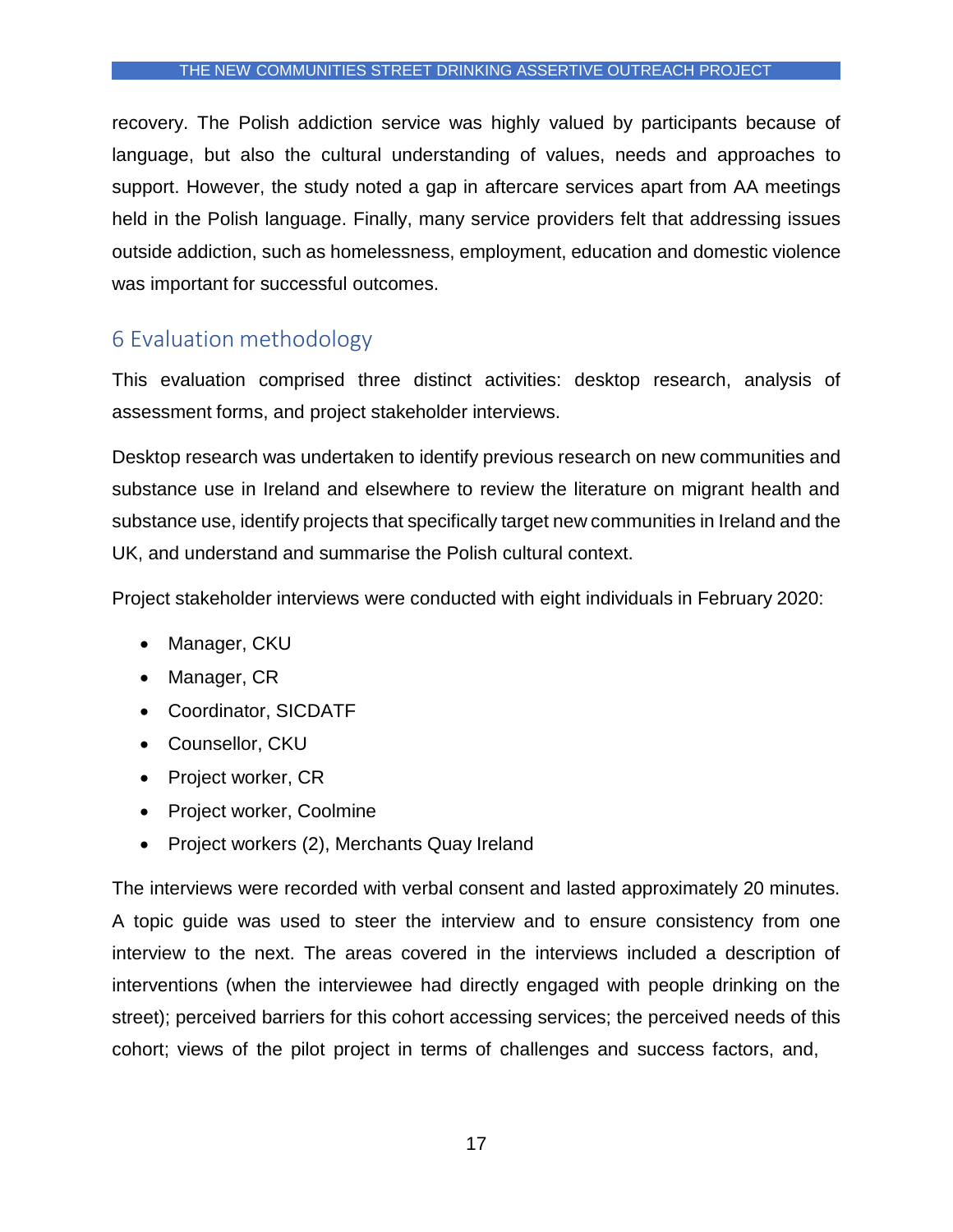recommendations for future activities. Analysis of the interview data was done thematically under these pre-set themes.

# <span id="page-18-0"></span>7 Profile of pilot participants

#### <span id="page-18-1"></span>7.1 Overview

A total of 45 people participated in the pilot project, however, not all participants responded to all questions. This section will outline the demographic profile of the people who took part in the survey; the findings relating to Hep C testing and treatment; and, the findings relating to patterns of substance use.

## <span id="page-18-2"></span>7.2 Demographic profile

- Gender: Of the 44 people who responded to the question of gender, 10 (22.7%) were female, and 34 (77.3%) were male.
- Children: Of the 34 people who responded to the question "Do you have children?", 19 responded yes (55.9%). Most (eight) people stated that they had 1 child, followed by two children (six), three children (two) and four children (two). Most (18 of 21 who responded) did not live with their children.
- Language of choice: Polish was by far the most common language of choice as indicated by 30 people (68.2%). English was the next language as indicated by eight people (18.2%). Other languages, chosen by one person, included Hungarian, Czech, Russian, Lithuanian, Slovenian and Somalian.
- Current living situation:
	- Homeless, sleeping rough: 13 (29.5%)
	- Homeless hostel: 11 (25%)
	- **Firical Stramary: (18.2%)**
	- $\blacksquare$  Lives alone: 4 (9.1%)
	- Stable:  $2(4.5%)$
	- Private rented: 1 (2.3%)
	- **Detox unit for homeless: 1 (2.3%)**
	- Dublin Simon 1 (2.3%)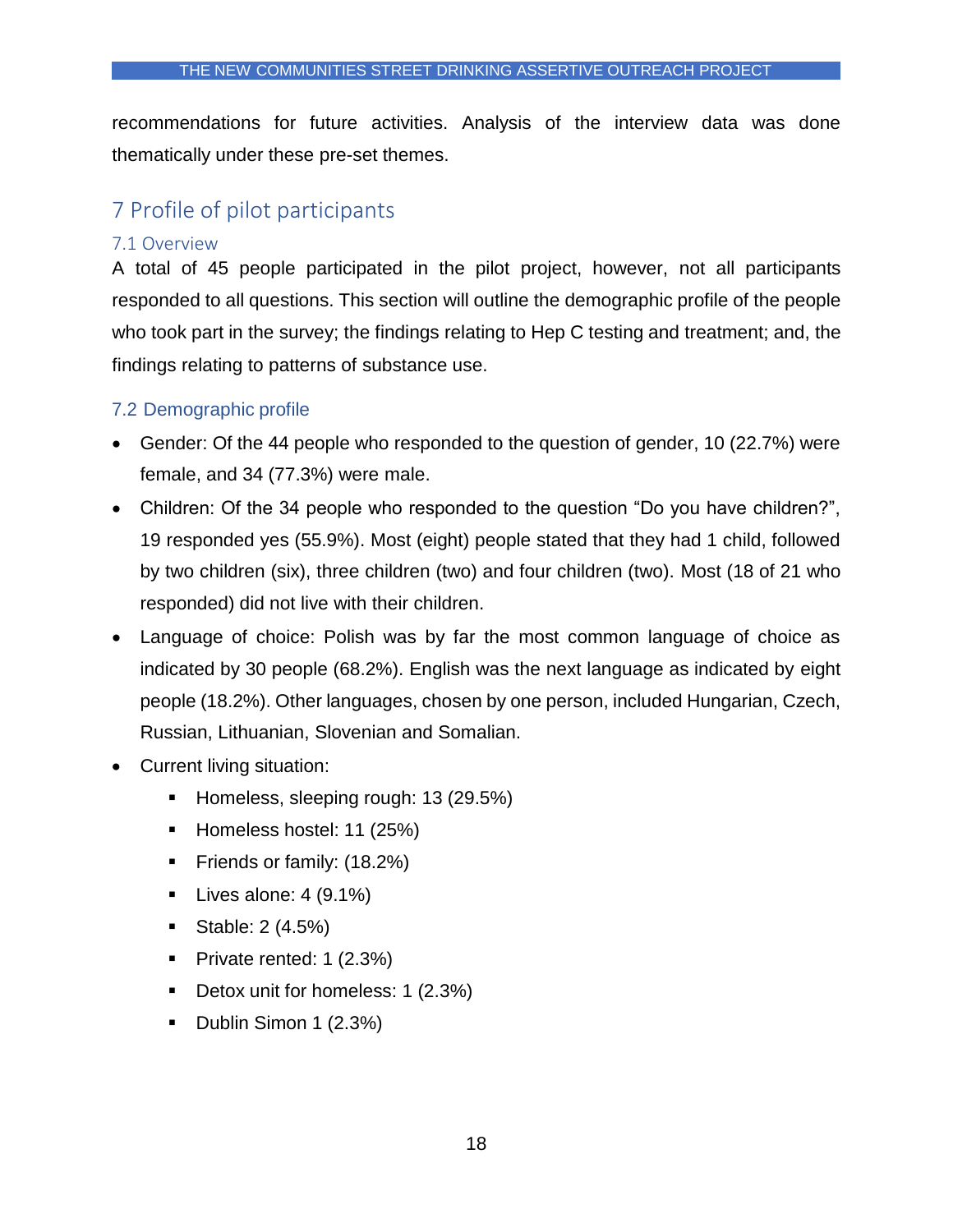## <span id="page-19-0"></span>7.3 Hep C Testing & treatment

- Hep C testing: Of the 44 people who responded to this question, 26 (59.1 %) indicated that they had never been tested for Hep C. while ten (22.7%) stated yes. Eight people were not sure if they had been tested.
- Hep C test result: 15 (34.1%) people reported their test as negative and one person reported it as being positive. Ten (22.7%) stated that they were not sure of the result.
- Hep C treatment: 25 (56.8%) stated that they had never been treated for Hep C, one person stated that they had been treated for Hep C, while five (11.4%) were not sure.

## <span id="page-19-1"></span>7.4 Pattern of substance use

- Drug of choice: Alcohol was by far the most preferred drug of choice by 34 people (77.3%). The second most preferred drug was cannabis by 9 people (20.5%). Other drugs included heroin, amphetamines and crack cocaine, each preferred by one person.
- Preferred form of alcohol: Beer by 14 (38.9%), wine by 12 (33.3%), spirits by eight, (22.2%) and cider by three people (8.3%).
- Frequency of drinking:
	- $\blacksquare$  4+ times per week: 29 (78.4%)
	- $\blacksquare$  2-3 times per week: 6 (16.2%)
	- $\blacksquare$  2-4 times per month: 2 (5.4%)
- Typical standard drinks of alcohol when drinking:
	- 10+ standard drinks: 26 (72.2%)
	- $\blacksquare$  7-9 standard drinks: 6 (16.7%)
	- $\blacksquare$  5-6 standard drinks: 1 (2.8%)
	- $\blacksquare$  3-4 standard drinks: 2 (5.6%)
	- $\blacksquare$  1-2 standard drinks: 1 (2.8%)
- Frequency of drinking 6+ standard drinks if female, or 8+ if male, on a single occasion in the last year?
	- Daily/almost daily: 28 (73.7%)
	- Weekly: 9 (23.7%)
	- Monthly: 0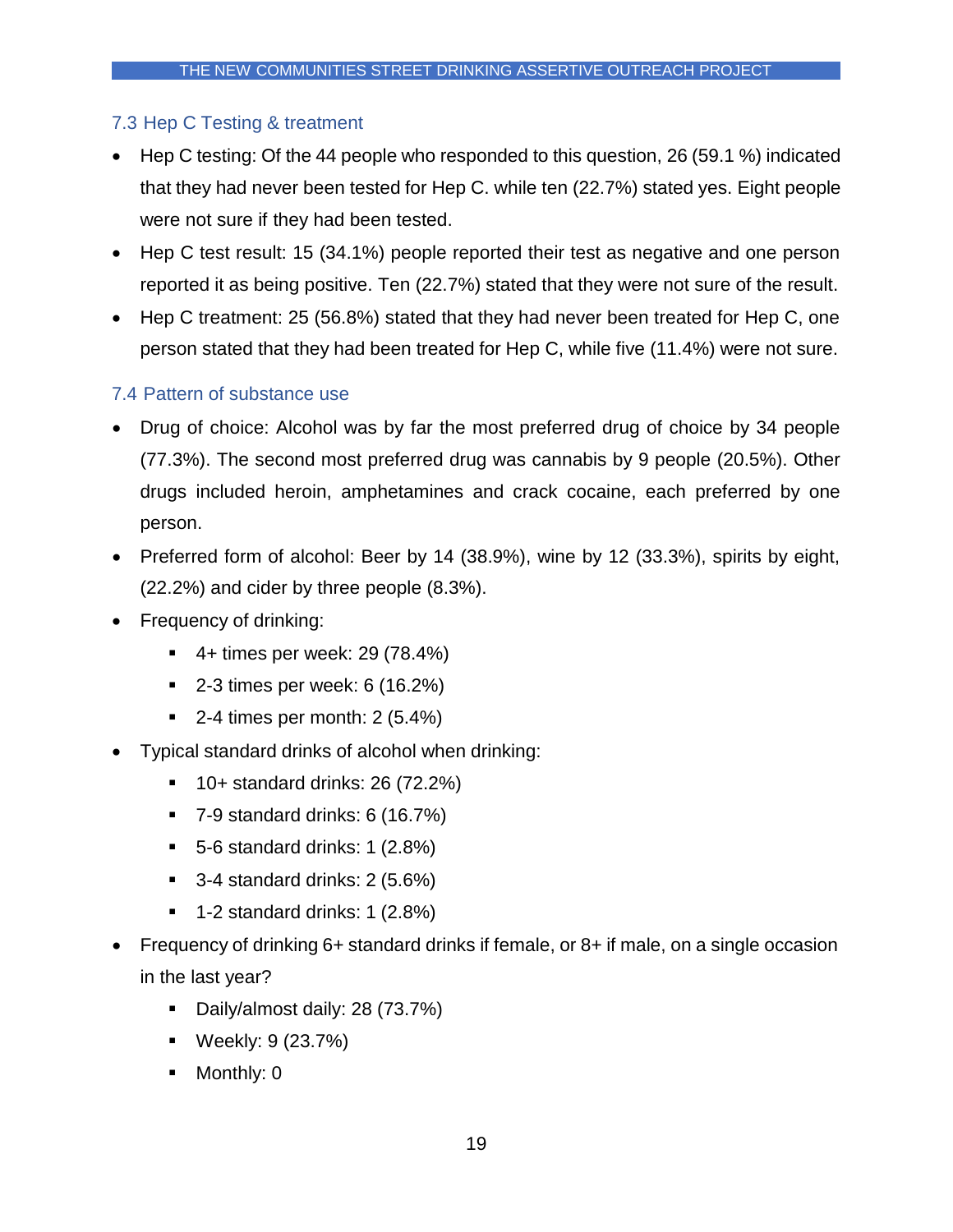- **Less than monthly: 1 (2.6%)**
- Never: 0

#### <span id="page-20-0"></span>7.5 Summary

To conclude, a snapshot picture of the cohort that the pilot engaged with shows that threequarters were male. Over half in this group had children, but most did not live with their children. Three in ten were sleeping rough, while another third lived in hostels or with family/friends. Almost 70% spoke Polish as their preferred language.

Three-quarters of this group had never been tested for Hep C or did not know if they had been tested. Only one person knew that they had tested positive for Hep C and had undergone treatment. However, the responses to the Hep C questions are inconsistent, possibly indicating a lack of awareness of the infection in this group.

Alcohol (beer and wine) was the drink of choice for three-quarters of this group, followed by cannabis. The aggregate scores on the AUDIT-C assessment are high, indicating that this group are at high risk of alcohol-related harm.

# <span id="page-20-1"></span>8 Views of project stakeholders

## <span id="page-20-2"></span>8.1 Introduction

Interviews with eight individuals yielded qualitative data about the pilot project. The recorded interviews were analysed thematically, and the findings are presented under these themes: barriers to accessing services; what worked well in the project; what were the challenges in this project; recommendations for future similar work.

#### <span id="page-20-3"></span>8.2 Barriers and presenting issues

#### <span id="page-20-4"></span>8.2.1 Communication

All interviewees mentioned language difficulties as a barrier. It was noted that some Polish migrants may have lived in Ireland for 10-15 years but have very limited English language skills, as they tend to live and socialize with their peers. While some are aware of English courses, engaging with education while living in an unstable and unsafeenvironment is challenging or impossible.

The interviewees suggested that to overcome the language barrier, there is a need for literature, forms and information in different languages. There is a need for services with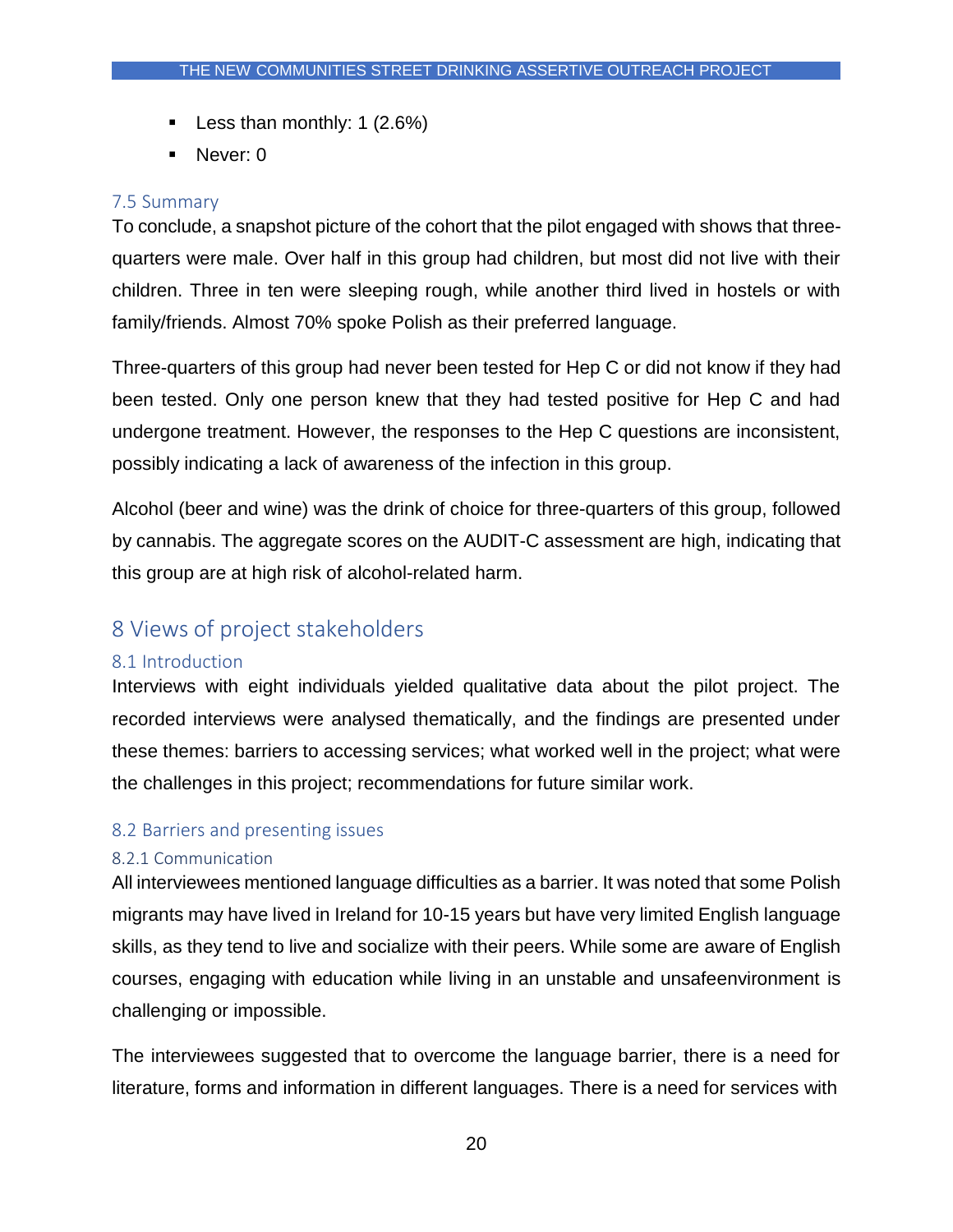staff that speak different languages. There is a need for support to complete applications and forms that are in English and online, e.g.in relation to Social Welfare or access to homeless services. Some individuals may not have access to the internet or a smartphone to access online services and this barrier needs to be addressed.

#### <span id="page-21-0"></span>8.2.2 Lack of awareness of services

Lack of awareness of existing services was noted as another barrier. Most of the participants in this study use alcohol as their main drug of choice. While some individuals are aware of the larger services in the area, there was a perception among street drinkers that alcohol users and drug users are different, and that they did not wish to access services that also offered needle exchange services, as they felt that they do not belong there. They might not be aware of the smaller niche services such as CKU or CR.

#### <span id="page-21-1"></span>8.2.3 Lack of services

As is the case with a large number of people who engage in problematic substance use, thiscohort of individuals often have concurring mental health problems, and there is a need for an accessible and culturally competent dual diagnosis service.

#### <span id="page-21-2"></span>8.2.4 Cultural barriers

There may be a lack of understanding of how the Irish system works. One example provided was a lack of knowledge about the criteria and waiting time to access a detox facility, which may be different from the practices in the countries of origin.

Some street drinkers, especially men, do not believe that their drinking is a problem and that they do not need an intervention. They do not want to change their behaviour and are not ready for an intervention.

In new communities, such as the Polish community, there is a perceived stigma attached to attending a treatment service, which also acts as a barrier. There is a shame attached to family knowing that an individual is undergoing treatment. There is also shame and stigma associated with being tested for Hep C, as this is seen as an infection that drug users acquire.

Women's needs are seen to be more complex, compounded by issues such as having children in care, lack of knowledge of how TUSLA works, domestic violence, and having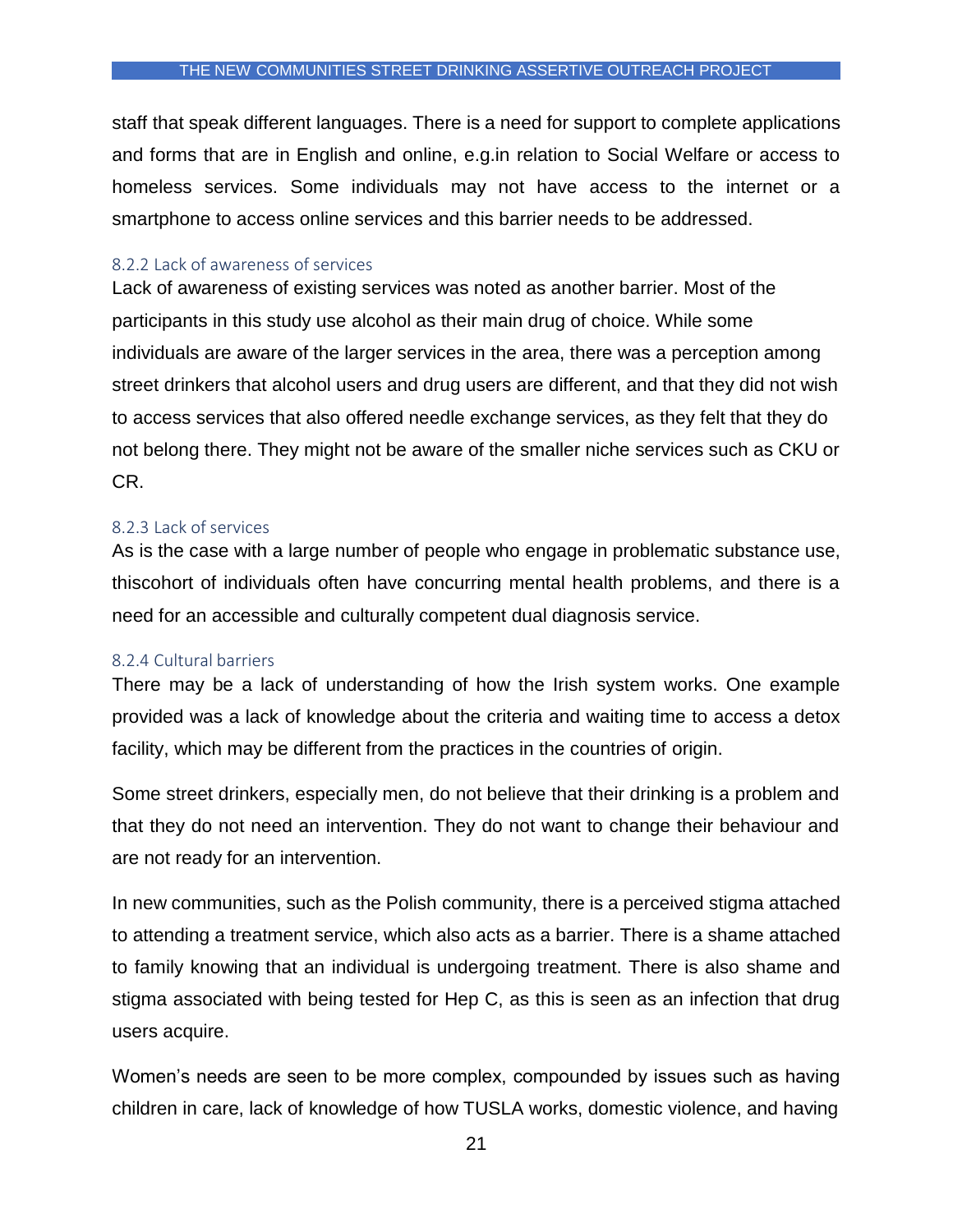no family network for support. There is a stigma attached if a child had been taken into care, as cultural norms around motherhood are broken.

To overcome the cultural barriers, there is a need for specific targeted services such as CKU, but also mainstream services to understand cultural diversity and how to targetand work with people from different cultural backgrounds.

#### <span id="page-22-0"></span>8.2.5 Structural barriers

This cohort of street drinkers is a very vulnerable and socially excluded group due to longterm unemployment compounded by long-term homelessness in many cases. The lack of stable and safe accommodation for this cohort was frequently referred to as a barrier to engaging with addiction treatment. Basic human needs, such as housing and physical health, need to be addressed before an individual can start addressing their addiction in a meaningful manner. It was felt that it was difficult to even try harm reduction approaches, e.g. reduction in use, as long as the individual remained homeless.

It can also be difficult to access service if an individual is not captured within 'the system'; for example if they do not have a PPS number, if they are not in receipt of socialwelfare, or if they are not registered as a homeless person (in the case of detox).

## <span id="page-22-1"></span>8.3 The model of intervention: outreach

In the main, project participants felt that the outreach model of intervention was an effective way of engaging with street drinkers. In the main, the individuals they met were willing and open to engaging with the outreach workers, but there were also cases where individuals were suspicious or just did not want to engage. Using existing relationships between outreach workers and individuals was seen as helpful for engagement to take place.

Outreach working requires a strong skill set. Building trust on the street is challenging, and gaining trust is the first step to an effective engagement. The initial approach by the outreach worker is key. He or she needs to be warm, friendly, caring, approachable and non-intrusive in their approach.

The target group can be difficult to find. They can congregate at a certain location at a certain time but can be gone the next hour. They can move around to different places in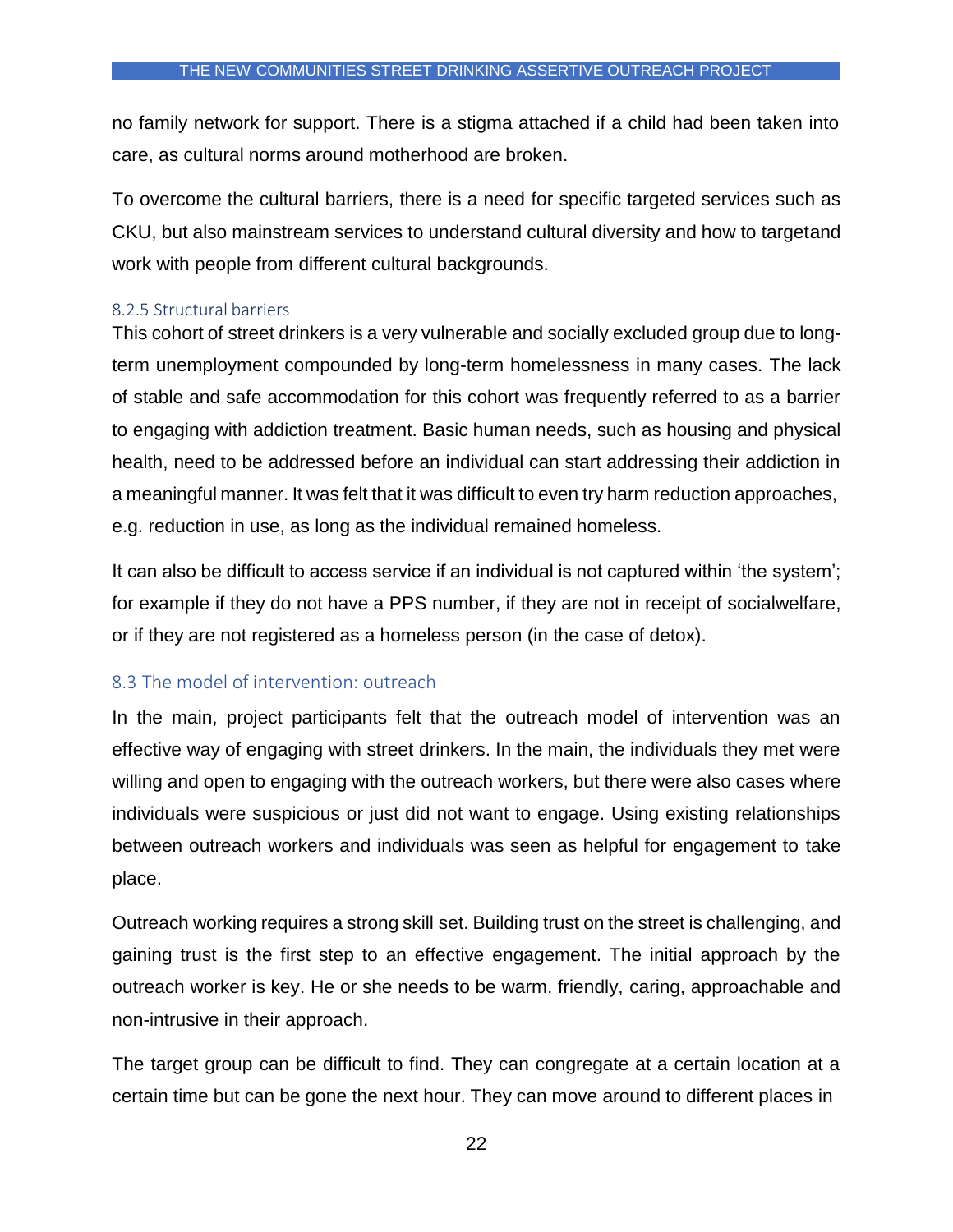the city during the day. Hence, the timing of outreach work is important, and local knowledge and experience are key to reaching people.

There is a transient nature to the population of street drinkers, depending on where they locate sheltered accommodation. Therefore, it can be difficult to sustain consistent engagement with individuals.

Factors such as weather impact outreach work. During periods of bad weather, street drinkers might be sheltering and therefore not easy to find. It is also difficult conditions to work for the outreach workers.

Working in pairs is necessary during outreach work. This is for safety reasons, but it also strengthens the intervention. In this case, the interagency pairing up of outreach was useful as it pooled skills, local knowledge and outreach experience. In the case of an outreach worker from CKU pairing up with another worker, it had the additional benefit of having a Polish speaker on the team, which made engagement with the Polish community easier. The drawback to outreach work is that is intensive in terms of resources and time

In terms of outcomes of the street intervention, there were accounts of individuals who had engaged with services after the engagement with MQI (and progressed to Simon Detox), CR and CKU for further support.

#### <span id="page-23-0"></span>8.4 What worked well

The interviewees were asked about what they felt had worked well in the pilot and all agreed that the interagency collaborative approach had been very effective, with several mutual benefits. Benefits included: pooling of resources, experience, skill sets, local knowledge; increased referral across services; gaining in-depth knowledge about thework of agencies; and, exchange of information. The fact that the interagency collaboration was cross-cultural added significantly to shared learnings and benefits.

It was noted that there was a high level of commitment and interest in the project from all the agencies and individuals involved in the pilot. Despite the financial uncertainty, a high level of enthusiasm and flexibility had been demonstrated by those involved in the project.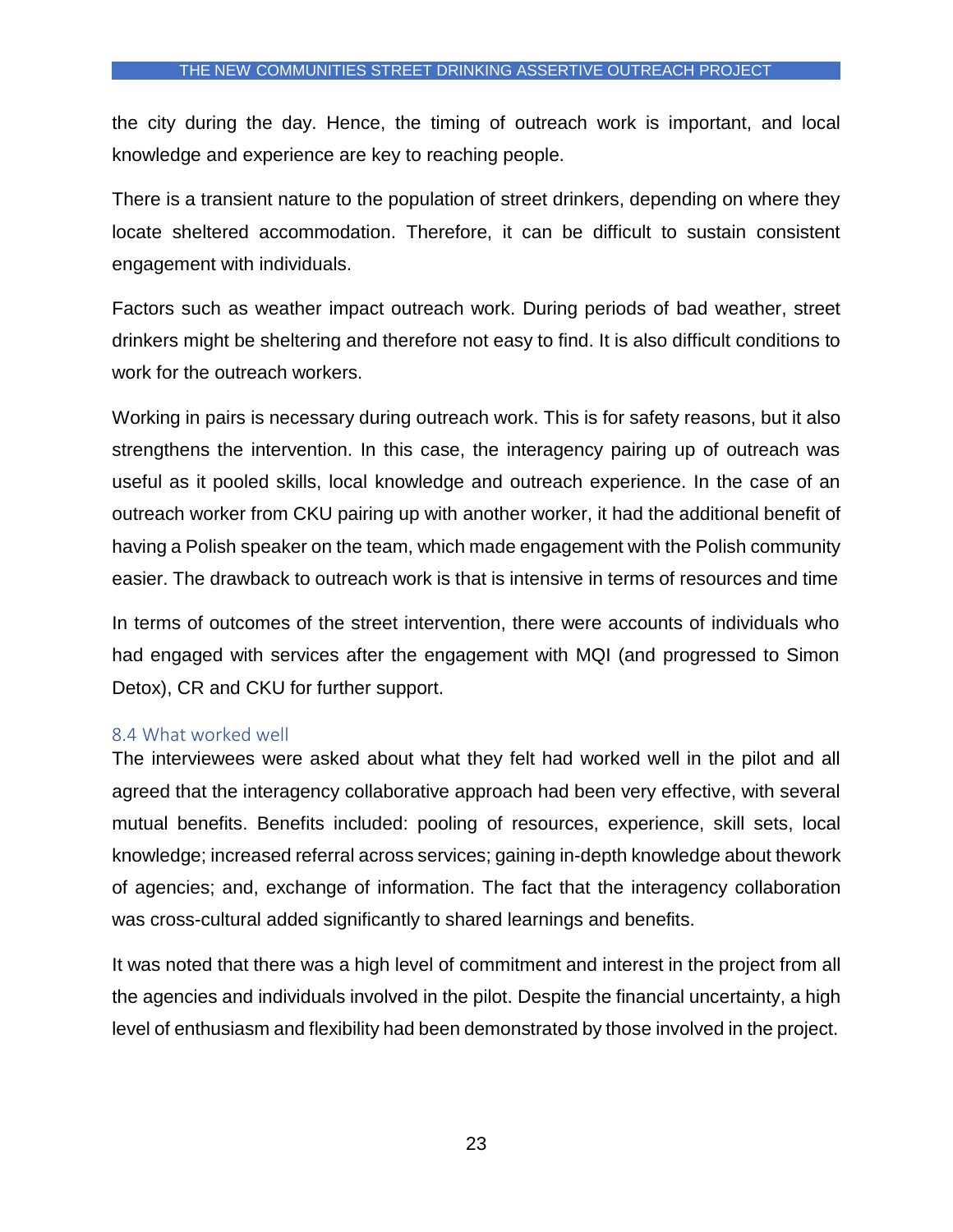In terms of the intervention, the most effective engagements involved those that used existing relationships between outreach workers and individuals not only to engage with that individual but also for that individual to encourage other peers to engage.

Stakeholders noted that participating in the pilot project provided an opportunity to reflect on how the service could change to be more accessible to this cohort.

Finally, the existence of a service that is delivering interventions in the Polish language, and is using approaches similar to those provided in Poland resulted in a lessening of language and cultural barriers to accessing services.

#### <span id="page-24-0"></span>8.5 Challenges

A challenge of the interagency collaboration was the practicalities of coordination of staff for outreach work from the different agencies. As the outreach work was done on top of the normal workload for the volunteers from Coolmine and MQI, it was sometimes difficult to schedule. In addition, if there was a crisis, this work had to be prioritised andoutreach sessions had to be cancelled on occasion. In addition, the number of outreach workers in each agency is relatively low.

Not knowing the exact budget at the start of a new initiative was a challenge. The budget for the project was uncertain and relatively small and had to be micromanaged for the most effective use of resources. This was overcome by using a reflective and responsive approach to the work, focusing on the presenting needs.

The pilot project was of relatively short duration, and it was noted that an initiative suchas this needs space and time to grow and embed.

There was no existing model of intervention to use as a template for the pilot. The approach to intervening street drinkers from new communities, most of whom with no stable accommodation, is different from the approach taken with other ethnic minority groups, such as Irish Travellers or Roma.

The lack of stable and safe accommodation for many individuals in this cohort is a challenge for outreach engagement, as the basic human needs should be addressed before the problem of alcohol use can be approached.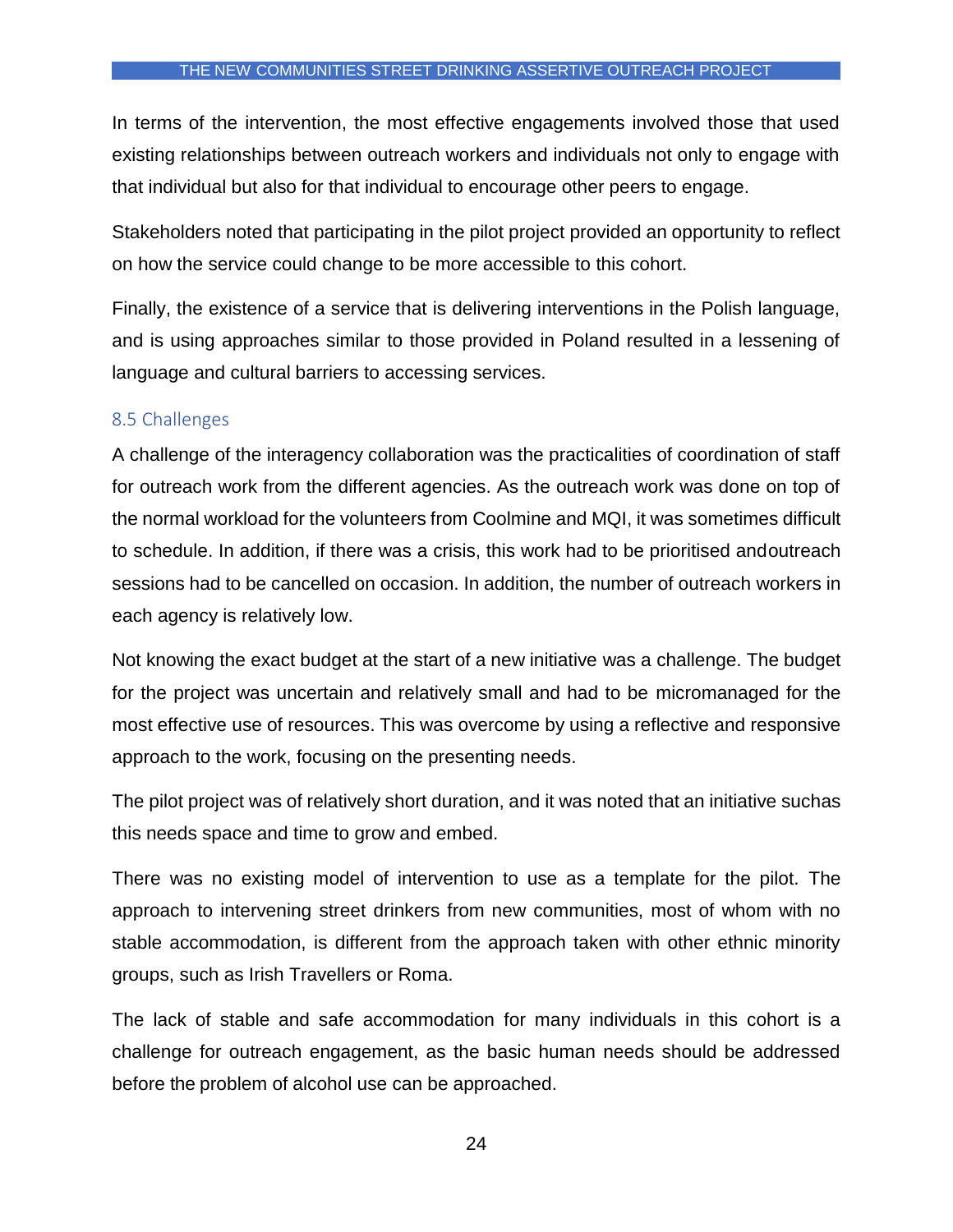## <span id="page-25-0"></span>9 Conclusions

This report has reported on the evaluation of a pilot project with three strands: an action research project with data collection, an assertive outreach service with street drinkers from new communities in Dublin, and a referral pathway for street drinkers whose preferred language was Polish. The evaluation included a review of literature, a review of assessments conducted with 45 participants, and interviews with eight project stakeholders from the five agencies involved in the pilot.

The literature on new communities and substance use in Ireland is very limited, and nonexistent referring to street drinking and new communities. There are also no examples of models of best practice for engaging with this specific cohort. The existing literature indicates that substance use is an issue in new communities in Ireland, and the level of engagement with services is low. This has been recognised in the National Drugs Strategy, which states a need to improve the capacity of service providers to accommodate the needs of this group.

This evaluation found that barriers to accessing services included: stigma and shame, communication barriers, cultural and systematic barriers, lack of awareness of services and lack of stable accommodation. These concur with previous national and international research.

The profile of the individuals that were engaged in this pilot indicates that this cohort is mostly male, most have Polish as their language of choice, most have no stable accommodation, and most use alcohol as their drug of choice. Project workers felt that most individuals were happy to engage with the outreach workers, while in some cases, there was some suspicion. Building trust on the street is challenging, but the thrust is centralto a positive engagement.

All stakeholders interviewed for this evaluation felt that the model of intervention employed in the pilot was suitable, effective and accepted by the target group. The key strength of the project was the interagency approach that was employed and the interest and commitment displayed by all stakeholders.

25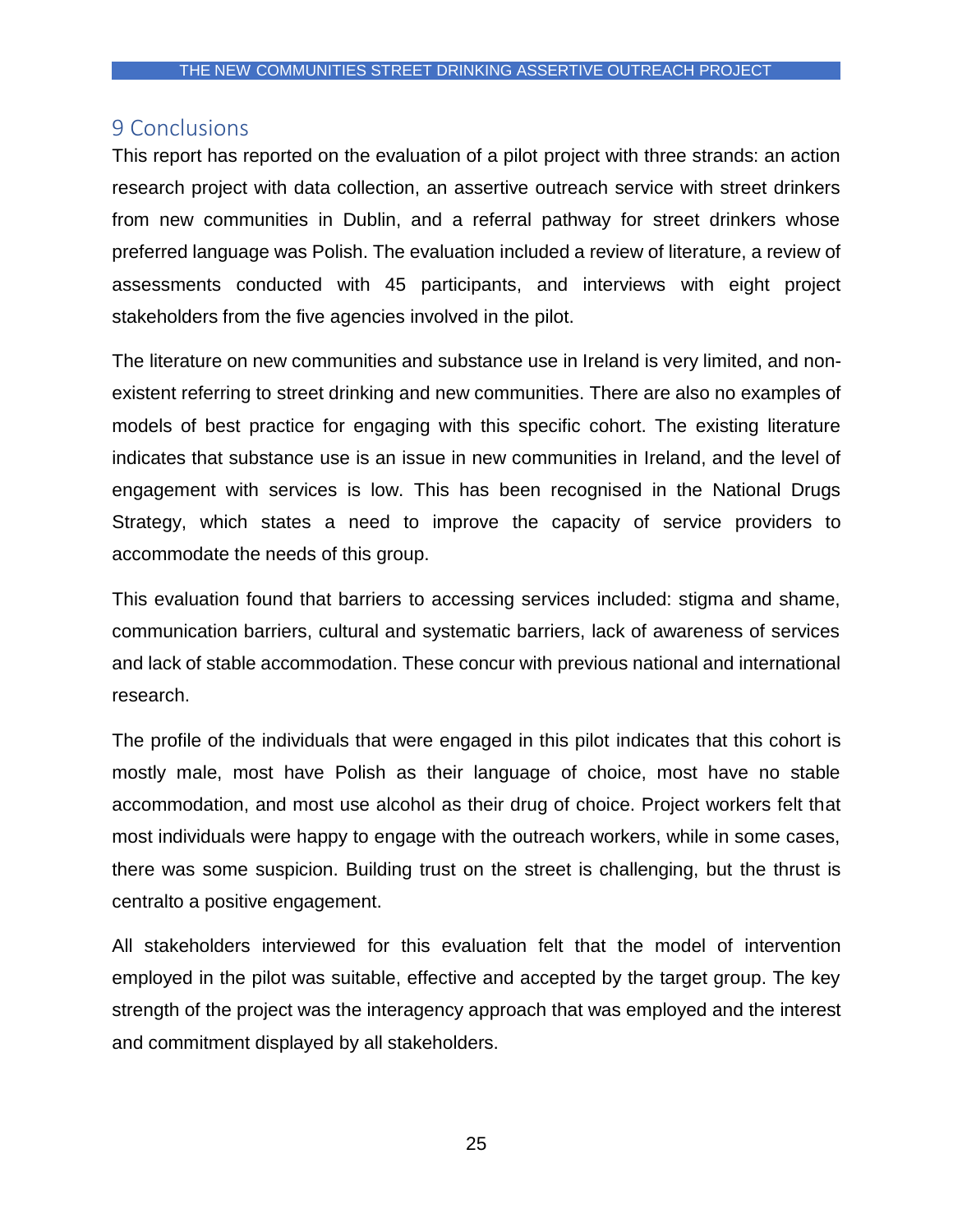Finally, there was a strong recognition among the stakeholders that street drinkers from hew communities are a marginalised group, part of the local community, and that their needs need to be addressed as a human right.

# <span id="page-26-0"></span>10 Recommendations

# **"We need to adapt what we are doing to meet their needs and welcome them and accept them for who they are" (Interview participant).**

Several recommendations arise from this evaluation relating to both the model of intervention specifically and the reorientation of services generally, to better meet the needs of members of new communities.

#### <span id="page-26-1"></span>10.1 The model of intervention

Skilled outreach work, using a brief intervention model, is an effective way of reaching this cohort and is recommended going forward.

All services that incorporate outreach work should aim to target street drinkers from new communities as part of the outreach worker's brief.

The interagency approach adopted in this project pools resources, skills and local knowledge and should continue to be used.

In the future, short and longer-term outcomes for the clients should be tracked if possible.

In terms of the population that was targeted in this pilot, it is clear that broader issues such as physical health and homelessness need to be addressed as a priority tosupport the individuals around their use of alcohol. Addressing issues such as addiction and language proficiency can only start if the person is in a safe and stable environment.Only then can this vulnerable population start their social integration.

## <span id="page-26-2"></span>10.2 Reorientation of services

To address the language barrier, printed and online materials and forms should be published in languages other than English. They should also be 'culturally translated'so that they are meaningful for people from new communities. Information about the service should be provided in several languages.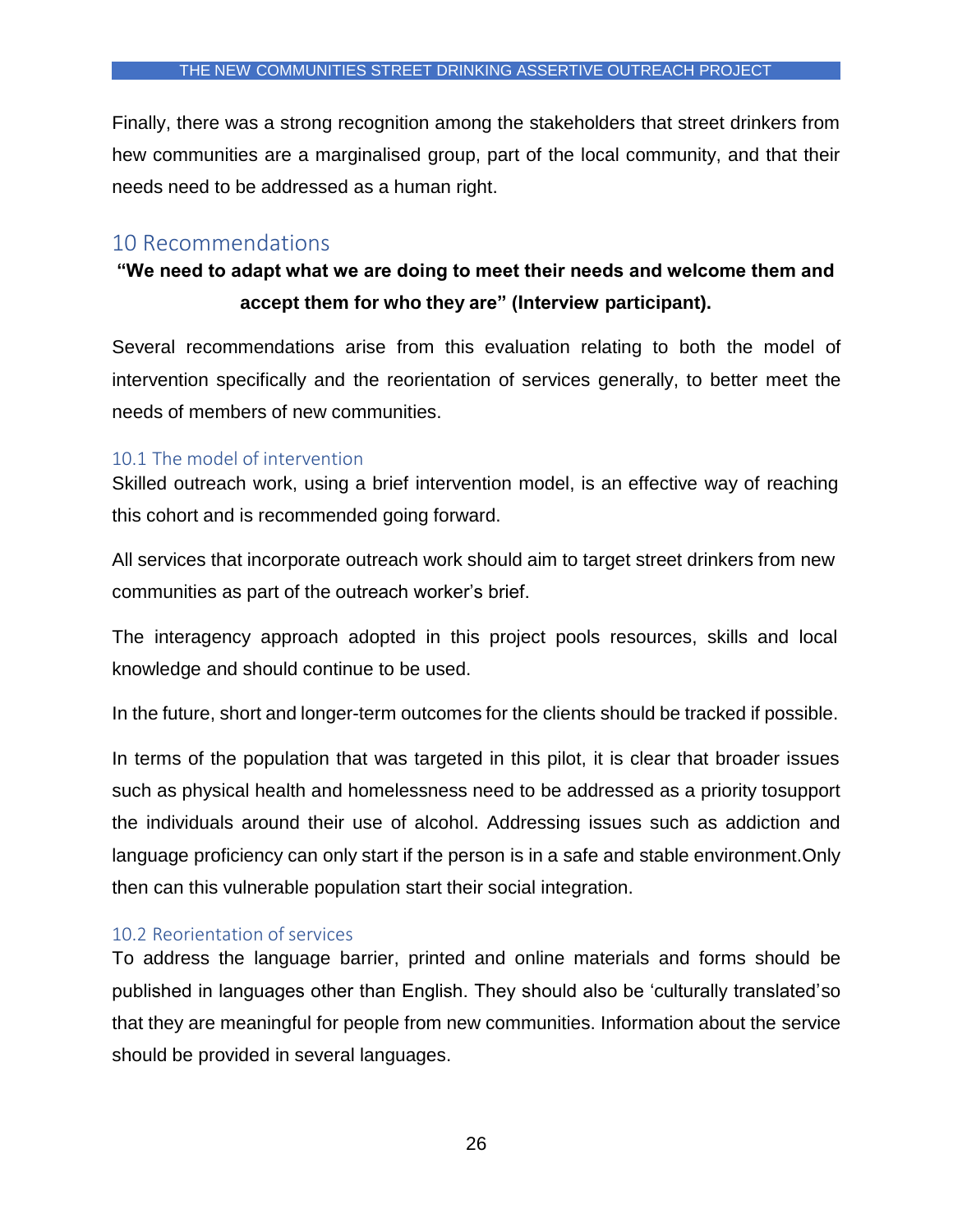In services that do not have staff members that speak other languages, sometimes interpreters or friends as interpreters are used. This is helpful, but can also act as a barrier to the therapeutic relationship. It is ideal to have staff members that can communicate in different languages.

Services need to ensure that they come across as accessible and welcoming to people from, new communities. These can be simple symbolic ideas, such as a 'hello' sign in different languages, or information on the door such as opening hours in other languages. English speaking staff members can endeavour to learn a few phrases in other languages.

Gender-specific approaches should be considered when working with street drinkers as presenting issues are different by gender.

The interagency approach adopted in this project is an example of good practice and should continue.

Stakeholders in this project suggested that funding should be provided for a new communities project worker that could support the work of all relevant agencies in the local community, and this should be considered.

Services should ensure that all staff members undergo intercultural diversity awareness training, which will build organisational knowledge and capacity.

Services can do a self-assessment of their current level of cultural responsiveness, and reflect on changes that are feasible and implementable in the short and long term.

Services should include the voice of new communities when planning and implementing interventions.

Services can engage with hostels and community-based migrant services to raise awareness about the available services.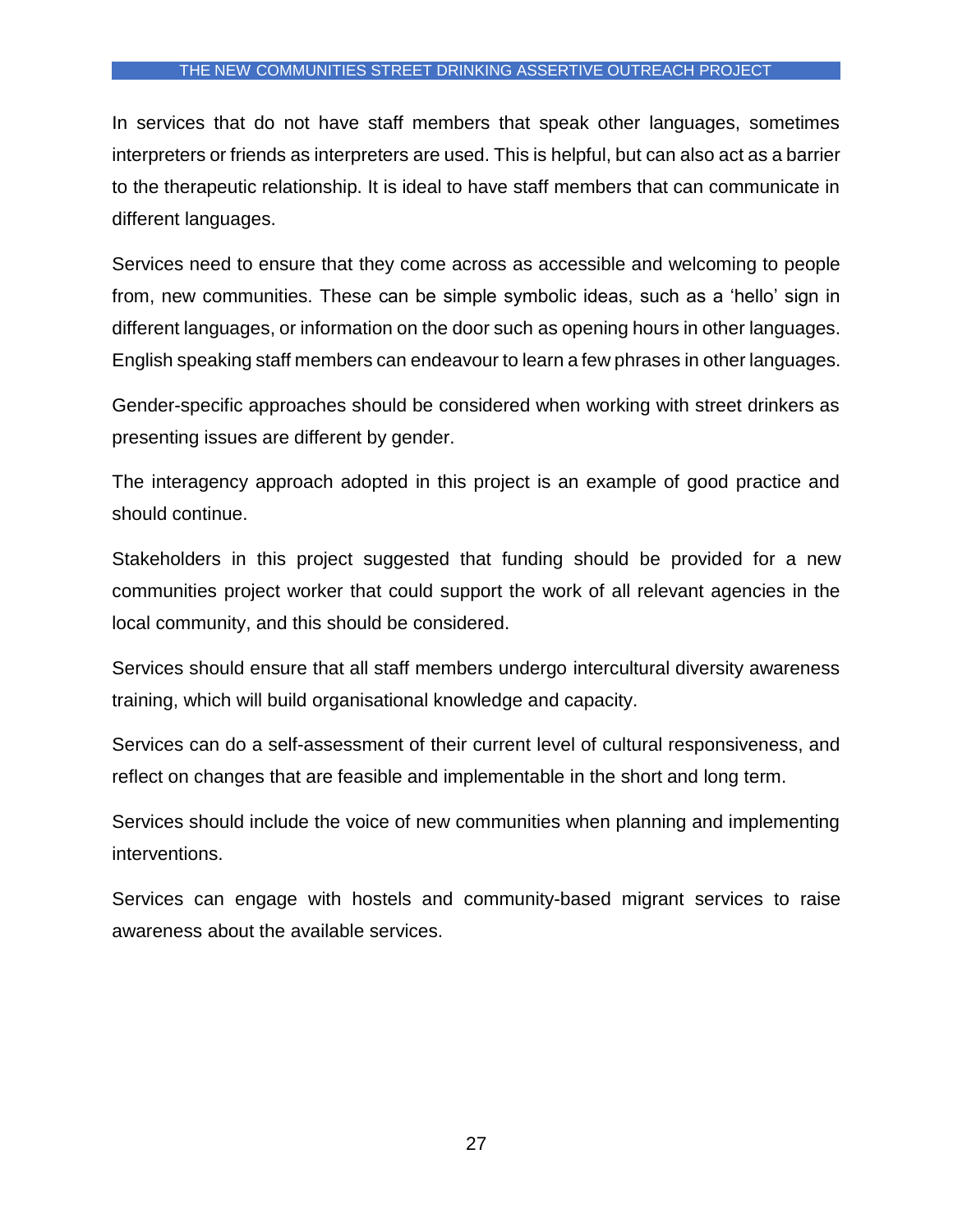## <span id="page-28-0"></span>References

Archways (2016) *The use of drugs and alcohol services by new communities in the Canal Communities Local Drugs and Alcohol Task Force area, Canal Communities Local Drug and Alcohol Task Force*, available: [https://www.archways.ie/wp](https://www.archways.ie/wp-content/uploads/2018/08/The-Use-of-Drugs-and-Alcohol-Services-by-New-Communities-in-CCLDATF-Area-.pdf)[content/uploads/2018/08/The-Use-of-Drugs-and-Alcohol-Services-by-New-](https://www.archways.ie/wp-content/uploads/2018/08/The-Use-of-Drugs-and-Alcohol-Services-by-New-Communities-in-CCLDATF-Area-.pdf)[Communities-in-CCLDATF-Area-.pdf](https://www.archways.ie/wp-content/uploads/2018/08/The-Use-of-Drugs-and-Alcohol-Services-by-New-Communities-in-CCLDATF-Area-.pdf)

Cohen, L., Manion, L. and Morrison, K. (2007) *Research Methods in Education, Sixth Ed*., London and New York: Routledge

Corr, C. (2004) *Drug use among new communities in Ireland: an exploratory study*, Merchants Quay Ireland & National Advisory Committee on Drugs, available: [http://www.drugs.ie/resourcesfiles/ResearchDocs/Ireland/2004/MQINewComtsReport2.](http://www.drugs.ie/resourcesfiles/ResearchDocs/Ireland/2004/MQINewComtsReport2.pdf) [pdf](http://www.drugs.ie/resourcesfiles/ResearchDocs/Ireland/2004/MQINewComtsReport2.pdf)

Crowley, N. (2017) *Stimulating and Supporting a Black and Minority Ethnic Voice on Drugs Issues,* Citywide, available: [https://www.citywide.ie/resources/2017-stimulating](https://www.citywide.ie/resources/2017-stimulating-and-supporting-a-black-and-minority-ethnic-voice-on-drugs-issues/)[and-supporting-a-black-and-minority-ethnic-voice-on-drugs-issues/](https://www.citywide.ie/resources/2017-stimulating-and-supporting-a-black-and-minority-ethnic-voice-on-drugs-issues/)

Department of Health (2017) *Reducing Harm, Supporting Recovery: A health-led response to drug and alcohol use in Ireland 2017-2025*, Dublin: Department of Health.

Department of Health (2019) *Reducing Harm, Supporting Recovery: Progress 2018 and Planned Activity 2019,* Drugs Policy Unit, DOH.

Fennelly, E. and Flaherty, G. (2017) 'Responding to Migrant and Refugee Healthcare Need in Ireland', *International Journal of Travel Medicine and Global Health*, 5, 1, p. 1- 4.

Gilchrist, G., Moskalewicz, J., Nutt, R. Love, J., Germeni, E., Valkova, I, Kantchelov, A., Stoykova, T., Bujalski, M. poplas-Susic, T. and Baldacchino, A. (2014) 'Understanding access to drug and alcohol treatment services in Europe: A multi-country service users' perspective', *Drugs: Education, Prevention and Policy*, 21, 2, p. 120-130.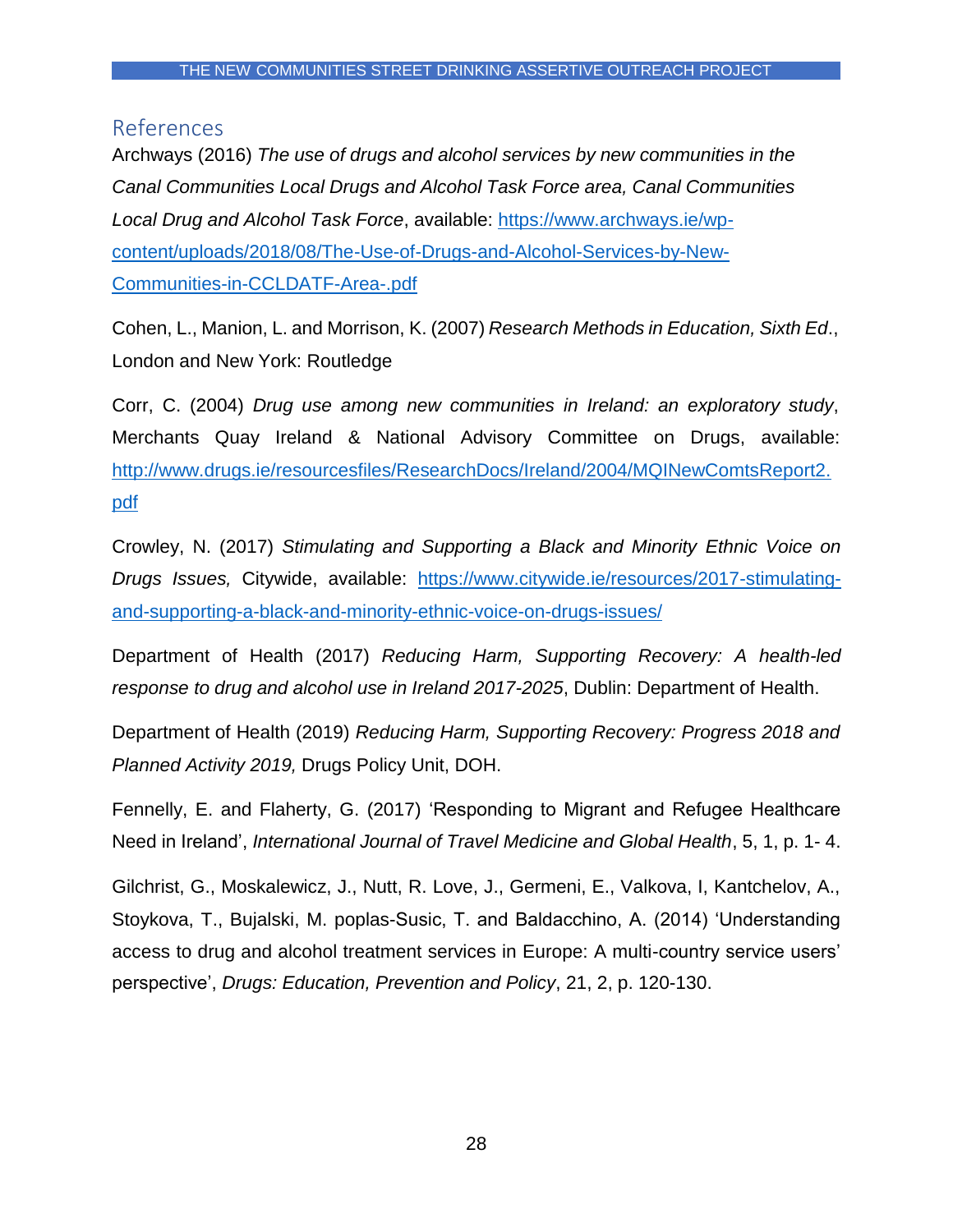Gupta, N. (2016) 'Rising Alcoholism in Poland: The true cost and how to get help', The Krakow Post, February 25<sup>th</sup>, available: [http://www.krakowpost.com/11632/2016/02/rising](http://www.krakowpost.com/11632/2016/02/rising-alcoholism-in-poland-the-true-cost-and-how-to-get-help)[alcoholism-in-poland-the-true-cost-and-how-to-get-help](http://www.krakowpost.com/11632/2016/02/rising-alcoholism-in-poland-the-true-cost-and-how-to-get-help)

Health and Research Board (2019a) *National Drug Treatment Reporting System: 2012- 2018 Alcohol Data,* Health Research Board.

Health and Research Board (2019b) *National Drug Treatment Reporting System: 2012- 2018 Drug Data*, Health Research Board.

Herring, R., Gleeson, H. and Bayley, M. (2019) *Exploring pathways through and beyond alcohol treatment among Polish women and men in a London Borough*, Alcohol Change UK, available: [https://alcoholchange.org.uk/publication/exploring-pathways-through-and](https://alcoholchange.org.uk/publication/exploring-pathways-through-and-beyond-alcohol-treatment-among-polish-women-and-men-in-a-london-borough)[beyond-alcohol-treatment-among-polish-women-and-men-in-a-london-borough](https://alcoholchange.org.uk/publication/exploring-pathways-through-and-beyond-alcohol-treatment-among-polish-women-and-men-in-a-london-borough)

Kelly, C., Fitzpatrick, C. and Nic Gabhainn, S. (2009) Substance Use in New Communities: A Way Forward, Western Region Drugs Task Force, available: [https://www.drugsandalcohol.ie/11508/1/WRDTF\\_NewCommunities.pdf](https://www.drugsandalcohol.ie/11508/1/WRDTF_NewCommunities.pdf)

Kouvonen, A., Bell, J. and Donnelly, M. (2014) *"We asked for workers, but human beings came" Mental Health and Wellbeing of Polish migrants in Northern Ireland, Policy Briefing*, Northern Ireland Assembly, Knowledge Exchange Seminar Series, available: [http://www.niassembly.gov.uk/globalassets/Documents/RaISe/knowledge\\_exchange/bri](http://www.niassembly.gov.uk/globalassets/Documents/RaISe/knowledge_exchange/briefing_papers/series3/kouvonen090114.pdf) [efing\\_papers/series3/kouvonen090114.pdf](http://www.niassembly.gov.uk/globalassets/Documents/RaISe/knowledge_exchange/briefing_papers/series3/kouvonen090114.pdf)

Lakasing, E. and Mirza, Z. (2009) 'The health of Britain's Polish migrants: a suitable case for history taking and examination', *British Journal of General Practice*, February, p. 138- 139.

Mendicity Institution (2019) *Mendicity 2019 Census*, Mendicity Institution, available: [http://www.mendicity.org/mendicity-2019-census/,](http://www.mendicity.org/mendicity-2019-census/)

South Inner City Drugs & Alcohol Task Force and Quality Matters (2017) *Strategic Planning: Socio-Economic Profile and Mapping Chapter*, Dublin: Quality Matters.